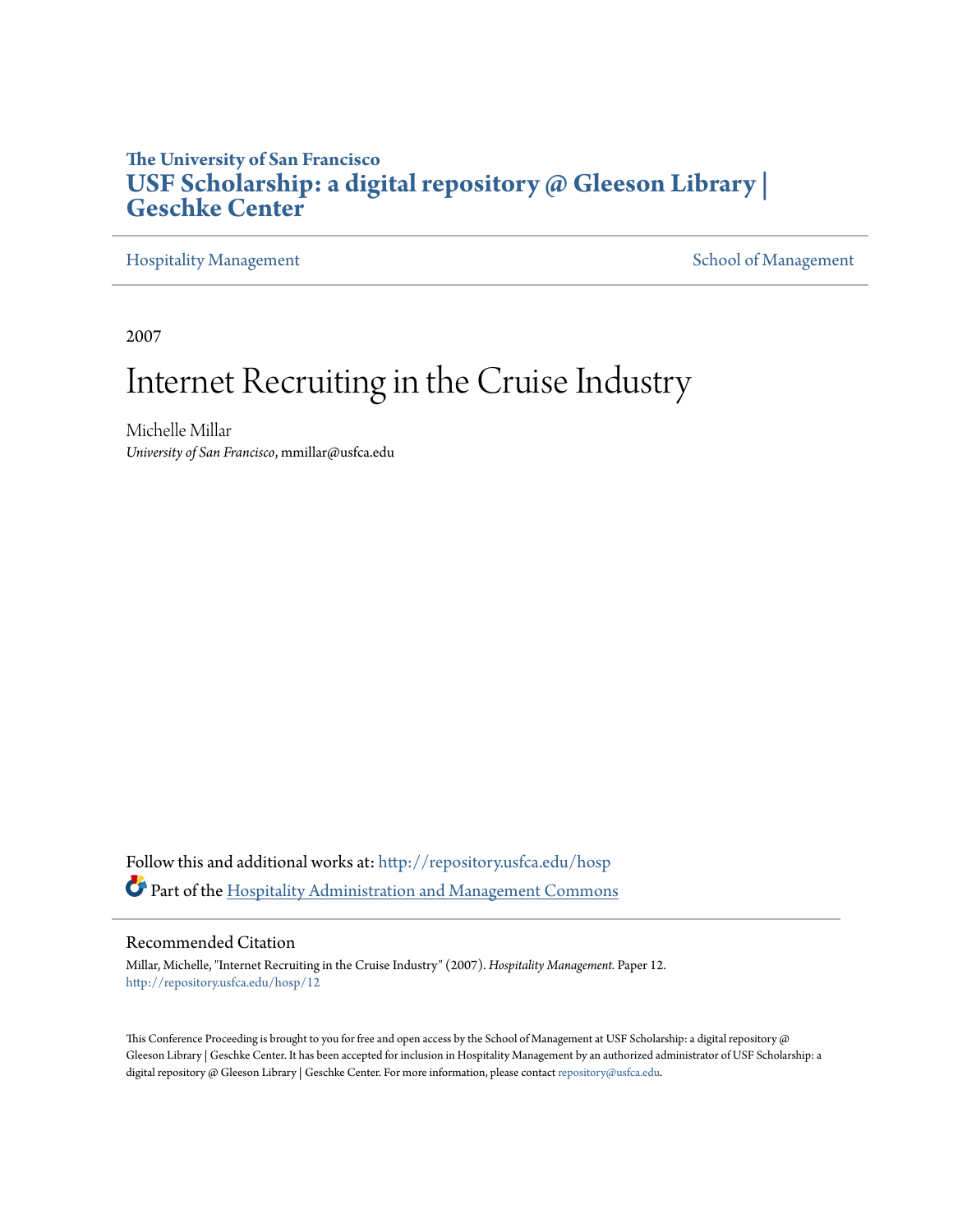## **INTERNET RECRUITING IN THE CRUISE INDUSTRY**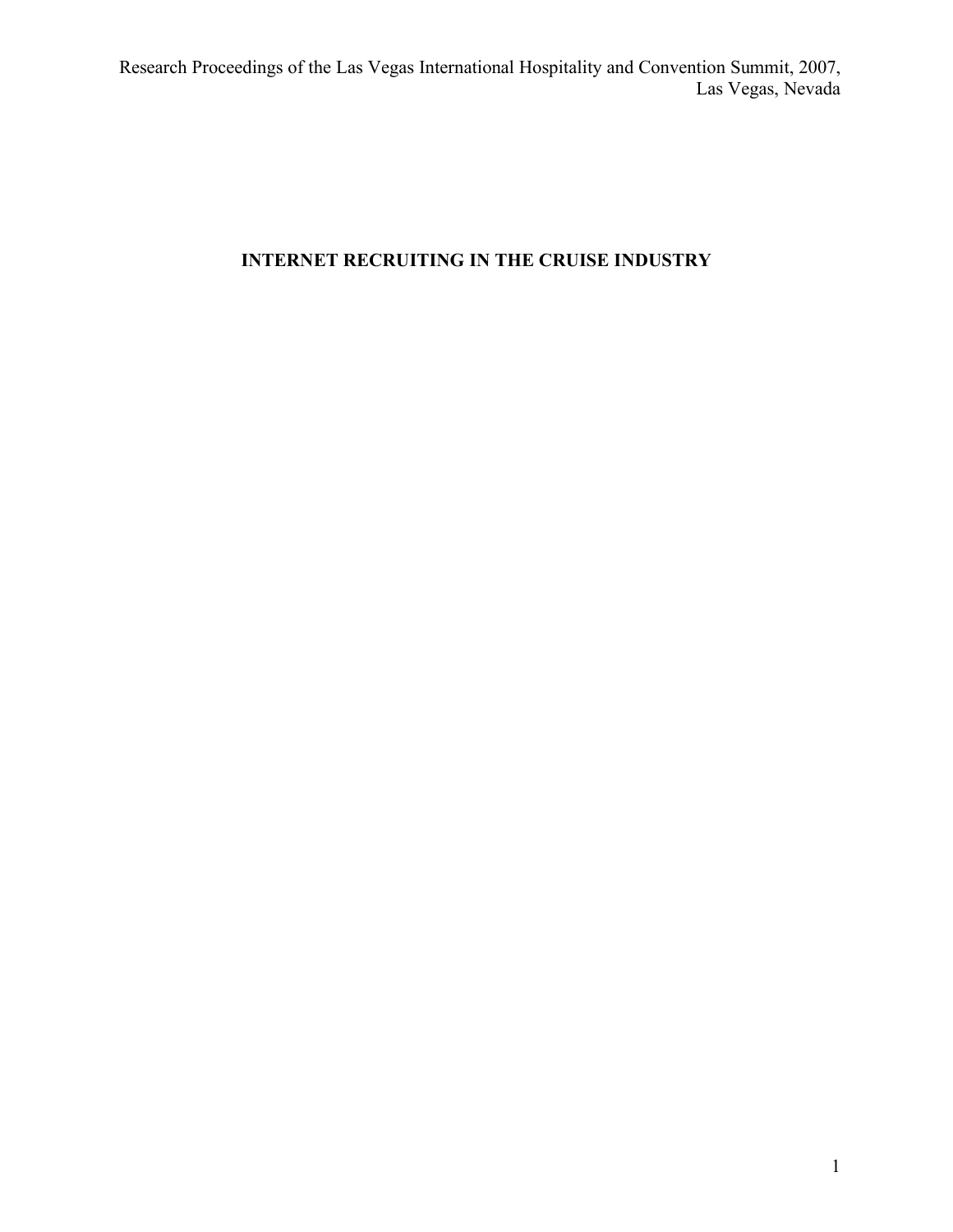## **INTERNET RECRUITING IN THE CRUISE INDUSTRY**

Michelle Millar, M.S., PhD Student University of Nevada, Las Vegas 702-343-3093 702-446-8062 Fax millarm@unlv.nevada.edu

Abstract

The cruise line industry is expanding rapidly. Recruitment within the industry will be an endless task and the cruise lines will need to explore every avenue possible to recruit new employees for each new contracted ship. The purpose of this study, therefore, is to examine the website of each major cruise line to determine if they are utilizing their website to recruit employees. In total, 33 attributes relating to e-recruiting method, function, content, and job search tools, were analyzed. The results of the content analysis revealed that, although the cruise lines are using e-recruiting methods, they are not using the methods to their fullest capability.

Key Words: cruise; internet recruiting; e-recruiting; corporate website; content analysis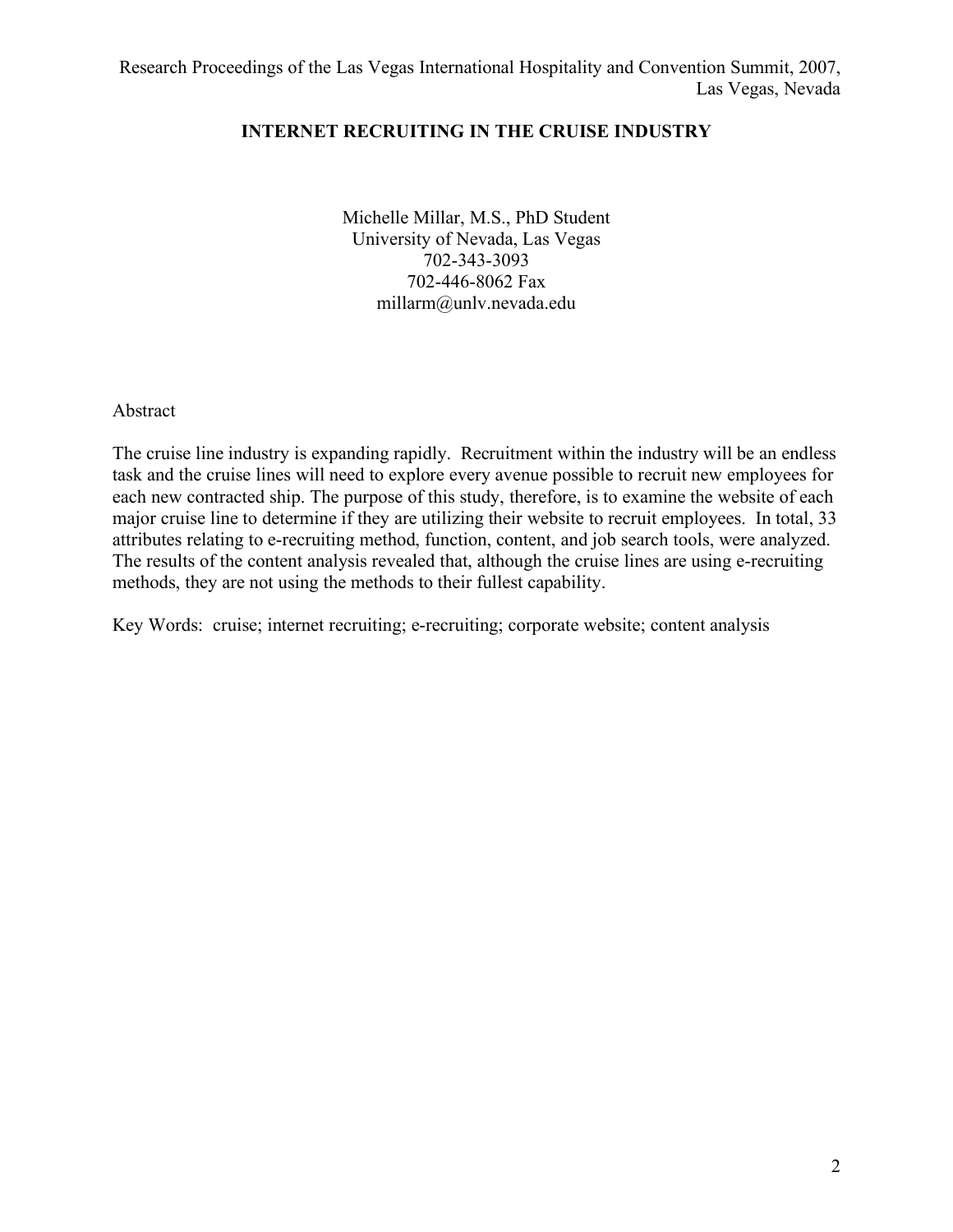#### *INTRODUCTION*

 The cruise line industry is expanding rapidly. In 2005, approximately 9.6 million U. S. passengers took a cruise of 2 days or longer. In the next 3 years, that number has the potential to reach 20 million people. The cruise lines are rushing to meet the expected demand by contracting for new and bigger ships. Between 2006 and 2010 it is expected that 26 new ships will be added to North America's fleet of ships, resulting in a total of 300,000 beds. (Cruise Lines International Association, 2006). With the addition of so many new ships, the cruise line industry will be in great need of employees.

 Recruitment within the industry will be an endless task. A ship with a capacity of 2000 people typically has a staff of 950. The cruise line industry will need to explore every avenue possible to recruit new employees for each new ship. Traditional recruitment methods have included placing advertisements in the newspaper, working with employment agencies, or simply waiting for someone to walk in the door to fill out an application. All of those methods are time consuming and expensive. On the other hand, internet recruiting is not. Internet recruiting, as with the cruise line industry, has grown greatly in the past several years. In 2002, approximately 52 million Americans alone searched for jobs on the internet, representing a 60% increase from 2000 (Boyce and Rainie, 2002). It is an easy and affordable way for employers to reach a large amount of potential employees. Since many cruise line employees hail from all over the world, the internet is a very convenient way for a cruise line to reach and recruit them. Potential employees can find available jobs with different cruise lines either directly through a cruise line's website, or through other general internet recruitment sites such as www.Monster.com, or through industry-specific recruitment websites such as www.hcareers.com.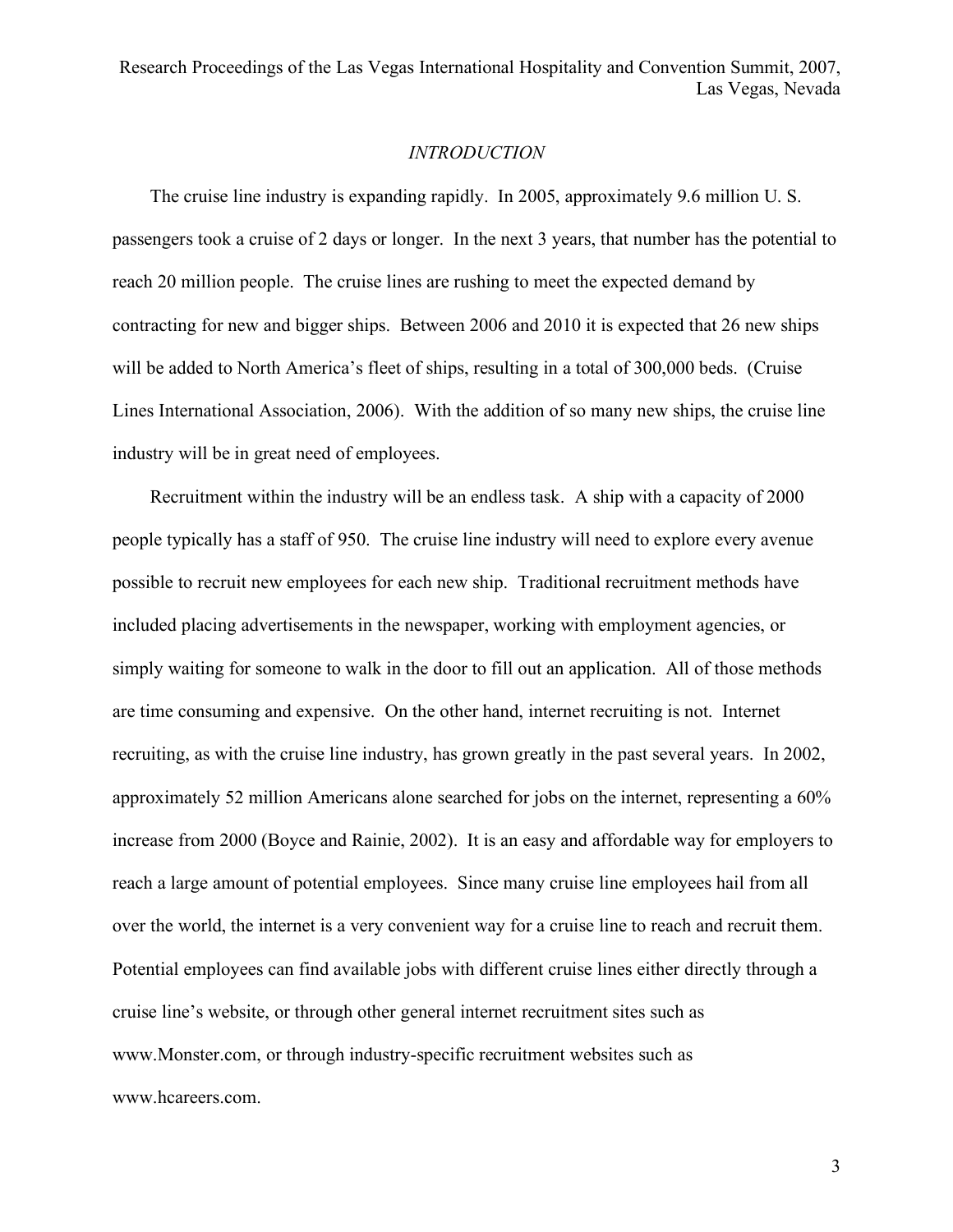The purpose of this study is to determine if major cruise lines in the United States are using the internet as a recruitment tool. The specific research questions are:

1. Are cruise lines using their own corporate websites as recruitment tools?

- 2.If they are, what recruitment functions and tools are utilized, and to what degree are they used as compared to other corporations?
- 3. Do cruise lines post job openings on third party websites, instead of, or in addition to, their own websites?

The website of each major cruise line will be examined to determine if the cruise line is utilizing the site to recruit employees. A content analysis will be used to find out, for example, whether the websites provide information about what jobs are available, job descriptions, job requirements, and the ability to apply online. In addition, the content of available corporate information such as benefits, culture, or diversity will be analyzed. The study will also focus on the availability of cruise line jobs on other employment websites such as www.Monster.com, www.hcareers.com, or other similar employment recruitment websites.

#### *LITERATURE REVIEW*

#### *Traditional Recruiting vs. Internet Recruiting*

Traditional job search methods have typically been very people, paper, and time intensive. For example, it is not uncommon for job seekers to have printed and mailed dozens of résumés to the companies they wish to work for, whether there is an opening at that company or not. The companies in turn would send a letter of acceptance for an interview, or a letter of rejection. In addition to all of the paper used in this process, much time has also gone by (Kuhn & Skuterud, 2000).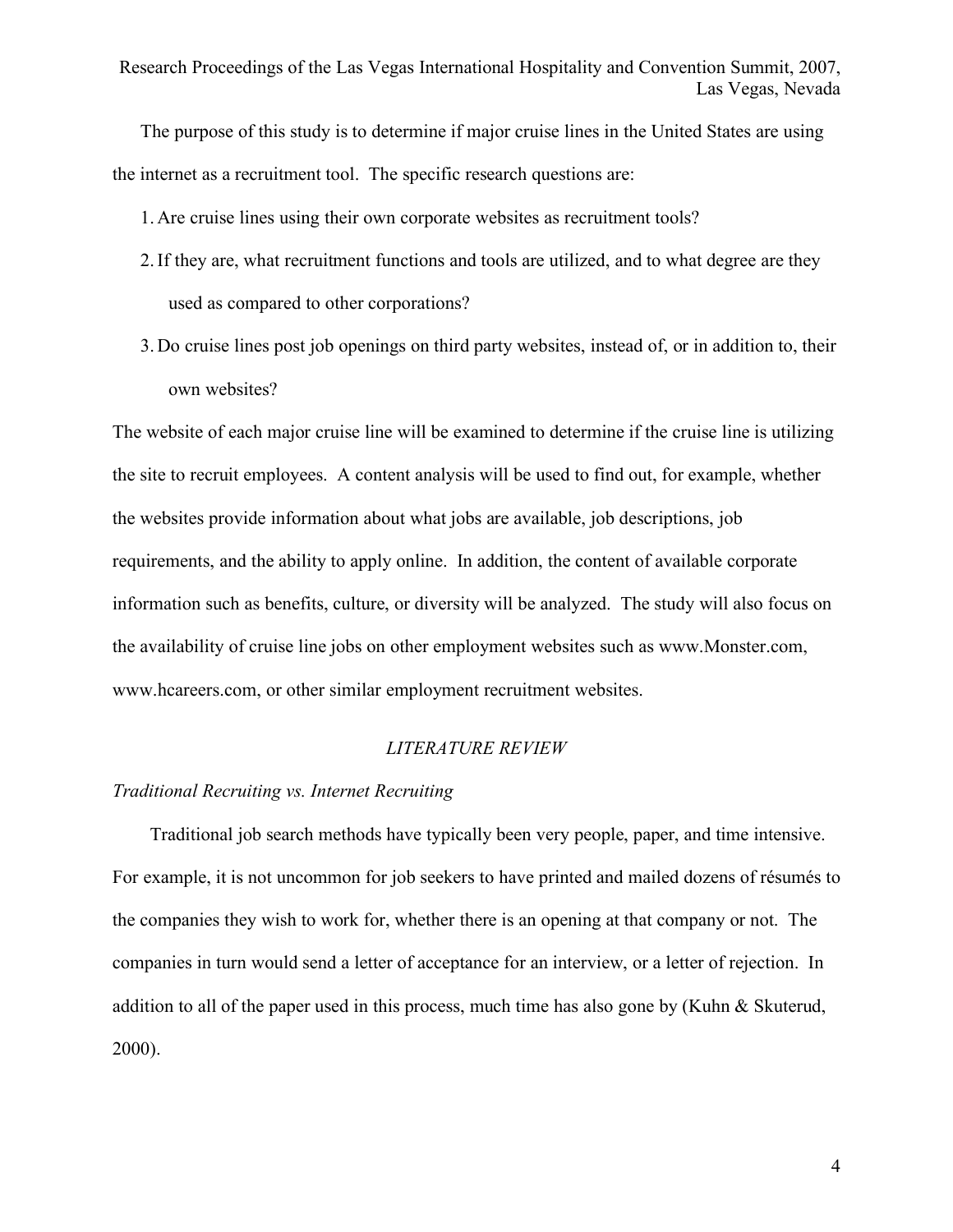Another traditional method that is time consuming is contacting friends and relatives to see if they had or knew of any job vacancies. Companies have come to depend on such methods, referrals, in addition to walk-ins. Walk-ins include job seekers that visit the companies they wish to work for in order to drop off a résumé and to discover what jobs are available. The hope is that the company will have an opening that is suited to the applicant's skills (Koong, Liu  $\&$ Williams, 2002). A similar method is making telephone calls, or cold calls, to inquire about job openings.

 Lee (2005) outlines the traditional method of recruitment as seen from the company's point of view:

The traditional recruiting process consists of the following … phases: identification of hiring needs; submission of job requisition and approval; job posting; submission of job applications; screening of résumé/application; interviewing; pre-employment screening; and job offer and employment contract. Both hiring managers and recruiters rely on hardcopy documents and conventional delivery mechanisms to complete the recruiting process. (p. 58)

This traditional process outlines exactly how people, paper, and time-intensive the entire recruitment procedure can be.

 Internet recruiting, on the other hand, is different. Recruiting on the internet is also known as "online recruiting", "web-based recruiting", and "e-recruiting". All of these terms are used inter-changeably. What, though, do they all mean? Lee (2005) defines internet recruiting as "practices and activities carried on by the organization that utilizes a variety of electronic means to fill open positions effectively and efficiently" (Lee, 2005, p. 58). At the end of 2006, online internet recruiters were spending more money in online job postings than in any other medium.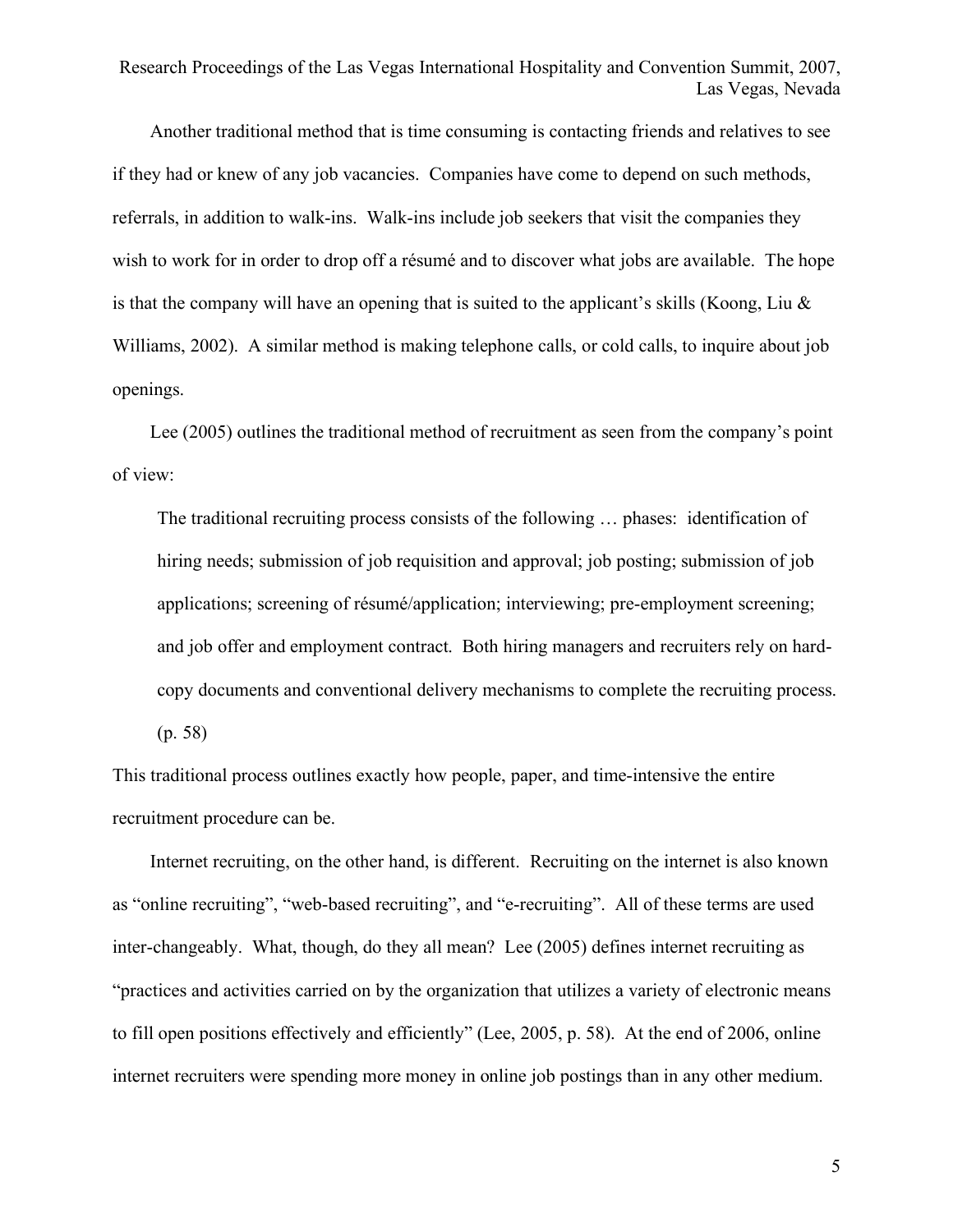\$5.9 billion was spent online versus \$5.4 for newspaper ads (Borrell Associates, 2006). Considering that the first companies to start recruiting online did so only around the 1990's, those numbers are staggering. Today 79% of all Fortune 500 companies have a direct link from their corporate websites to employment information (Taleo Research, 2005). Fully 90% of large U. S. companies are recruiting via the internet (Cappelli, 2001).

 According to Lee (2005), there are five stages that companies go through in the internet recruitment process for their own corporate website. The first stage is simply listing available jobs on the website, and providing contact information. The second stage includes stage one, as well as the ability for job candidates to search for jobs on the website. In stage three, information about job openings is forwarded on to the potential candidate. In other words, the company sends information to the candidate based on criteria that the candidate has predetermined. This eliminates the need for the candidate to continuously check the website for new job postings. The fourth stage, which incorporates all of the features in the previous three stages, provides a decision support system for candidates. Such a system provides selfassessment tools and pre-screening capabilities. Finally, in stage five, the entire process is streamlined in particular to enhance the relationship with the candidate. The idea is to promote a "two-way, long-term relationship between employers and prospective employees" (Lee, 2005, p. 61).

 In addition to using their own corporate websites, companies are also using third party websites such as Monster.com or Hotjobs.com. These sites enable job seekers to use search engines to find several jobs that they might be interested in at more than one company. The job seeker can then post a résumé, which the search engine then forwards on to the company advertising the job position (Braddy, Thompson, Wuensch, & Grossnickle, 2003). This process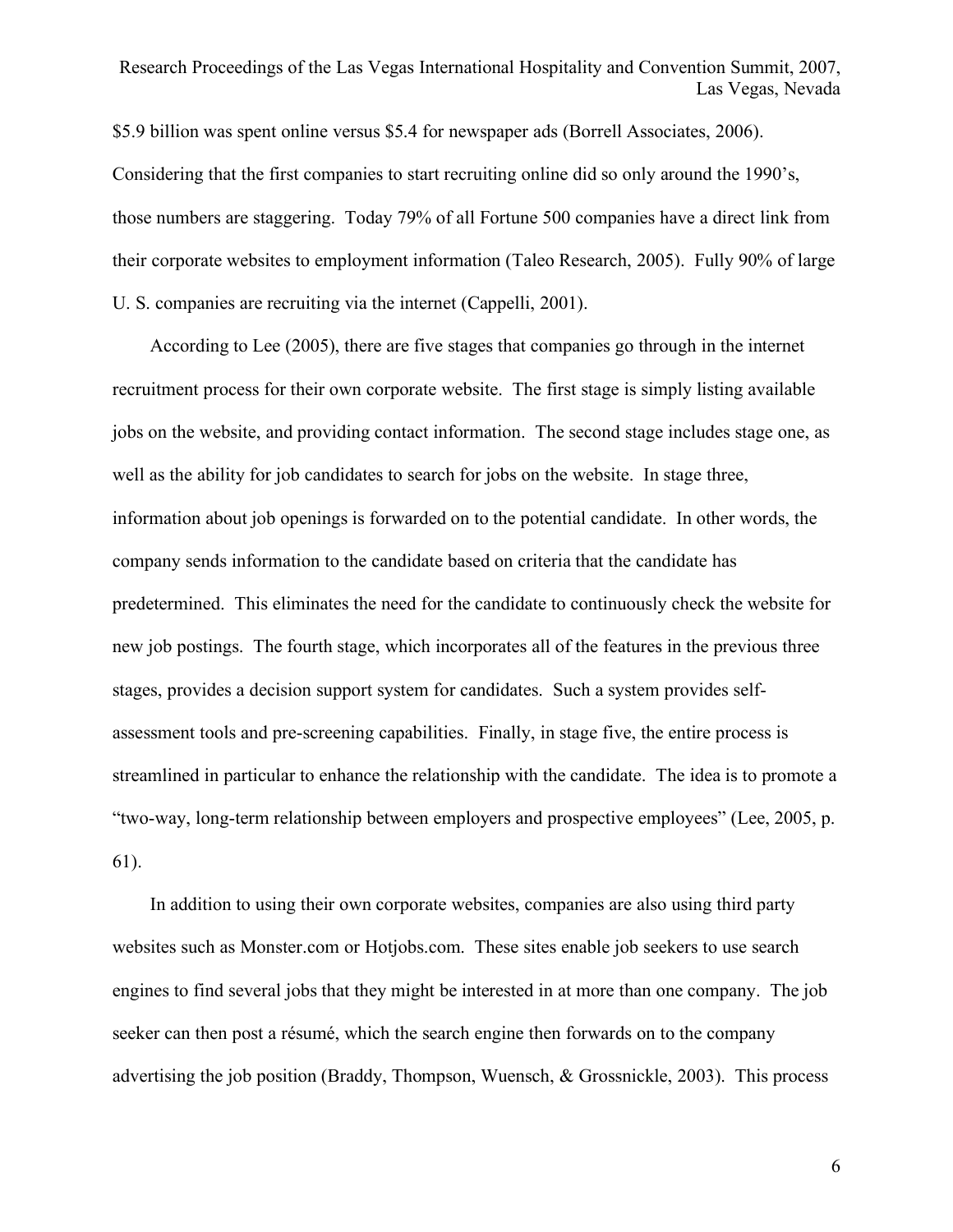can save the company time because the third party websites manage the database of résumés. The largest online employment referral service for employers, recruiters, and job seekers, Careerbuilder.com, is the largest generator of revenue for the market (www.careerbuilder.com, n.d.). The job recruitment sites typically charge employers to post jobs on their sites but do not charge job seekers. Monster.com is also one of the largest no-fee referral companies in the world (Salway, 2000). Hotjobs.com, a subsidiary of Yahoo!, offers similar services as both Monster.com and Careerbuilder.com. These three recruitment companies are the three most widely recognized in the internet recruiting industry (Tong & Sivanand, 2005).

 In addition to general recruitment websites, such as those just mentioned, there are also niche websites that cater to specific industries. For example, in the hospitality industry, the most well known recruitment site is hcareers.com. Hcareers.com posts jobs for hotels, restaurants, and retail and currently has over 75,000 job postings and 900,000 new visitors every month (hcareers.com, n.d.). Hospitalityonline.com is another well-known industry-specific site. In addition to posting jobs for job seekers to browse, the website also provides a career management toolkit. For the cruise line industry, there is one stand out recruitment website, which is cruiseshipjob.net. Cruiseshipjob.net differs from other recruitment websites, however, in that job seekers must pay a fee to have their résumé submitted to the cruise lines that are hiring.

 In 2002, fifty-two million Americans were online searching for employment on either corporate career websites or third party career websites. On any given day, 4 million people do so. Of those people that are unemployed, 51% of them have internet access with one-tenth of them searching online for jobs on a typical day (Boyce & Rainie, 2002). The bottom line is that the internet provides a huge recruitment market for companies, and many people, whether they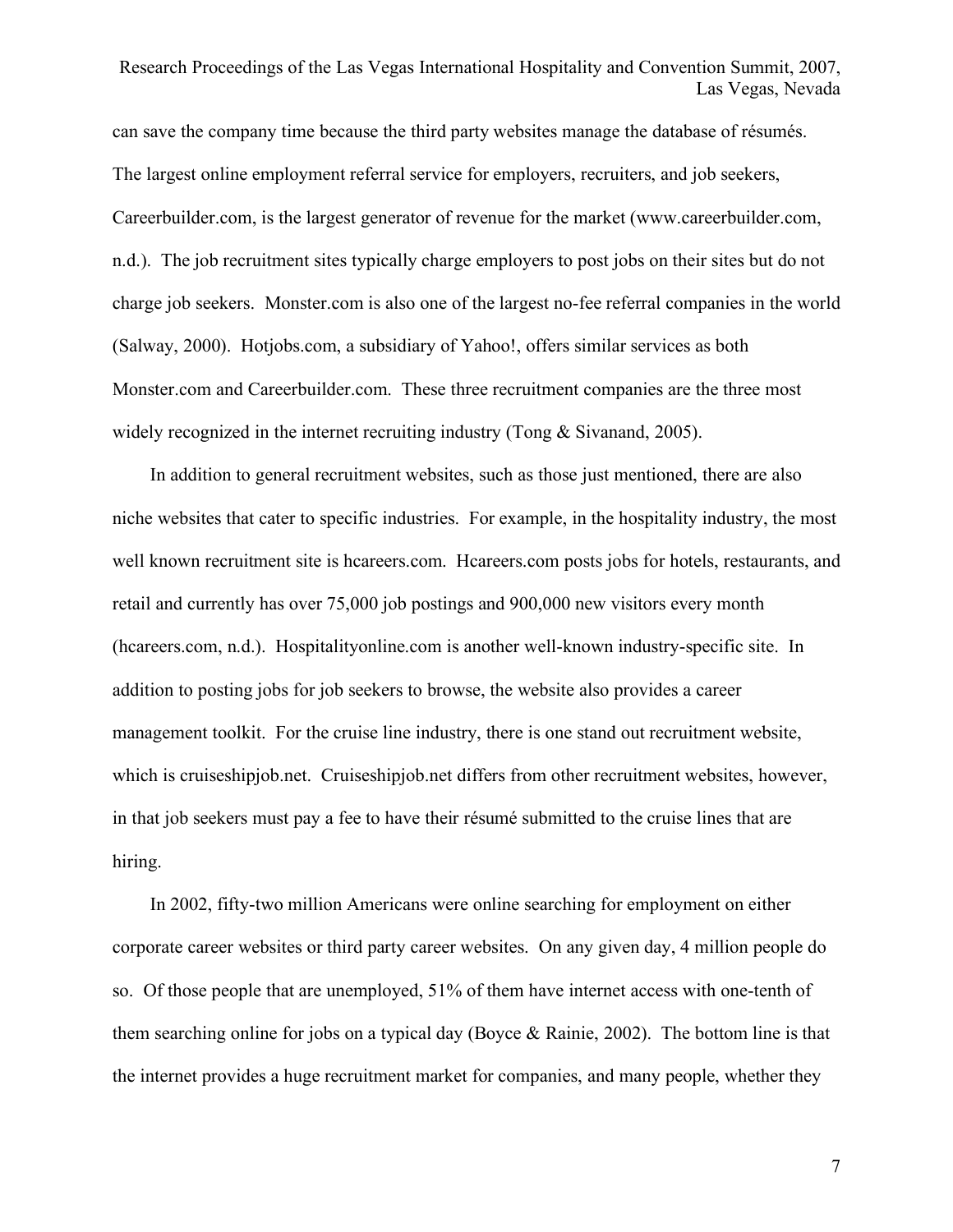are the employer looking for employees, or job seekers looking for jobs, are taking advantage of it.

#### *Internet Recruiting – Advantages*

 There are several advantages to internet recruiting. One of them is cost savings (Koong, Liu, & Williams, 2002, Munger, 2002, Cappelli, 2001, Pollitt, 2005, Lee, 2005, & Taleo Research, 2005). For example, since Nike introduced internet recruitment into their Europe, Middle East, and Asia headquarters, they estimate a 54% reduction in their recruitment costs (Pollitt, 2005). Compared to the traditional methods of recruiting via classified advertisements in the newspaper, internet recruitment is considerably less expensive. Forrester Research estimates that the traditional method of advertisement costs \$1383, whereas posting the job on the internet averages between \$152-\$183 (Lee, 2005; Koong et al., 2002). A boost to this cost savings is the efficiency gained by recruiting online. Résumés are processed much faster and job openings filled more quickly. Fortune 500 companies claim that they have shaved, on average, 6 days off of their hiring cycles (Cappelli, 2001). Nike reduced its hiring cycle by 20 days (Pollitt, 2005) while Dow Chemical reduced its cycle from 90 days down to 34 days (Lee, 2005). There is no doubt, as is evidenced by the number of U. S. companies using internet recruitment, that cost and time are important advantages.

 Another important advantage is that the internet provides a market for employers that they may not otherwise be able to reach. For example, a marketing firm in a small town may need a new president. By recruiting online, that firm can post their job for anyone in the country, or anyone in the world, to see. It is not stuck simply placing help wanted ads in local newspapers. That firm now has the potential to reach a larger audience and most likely a larger pool of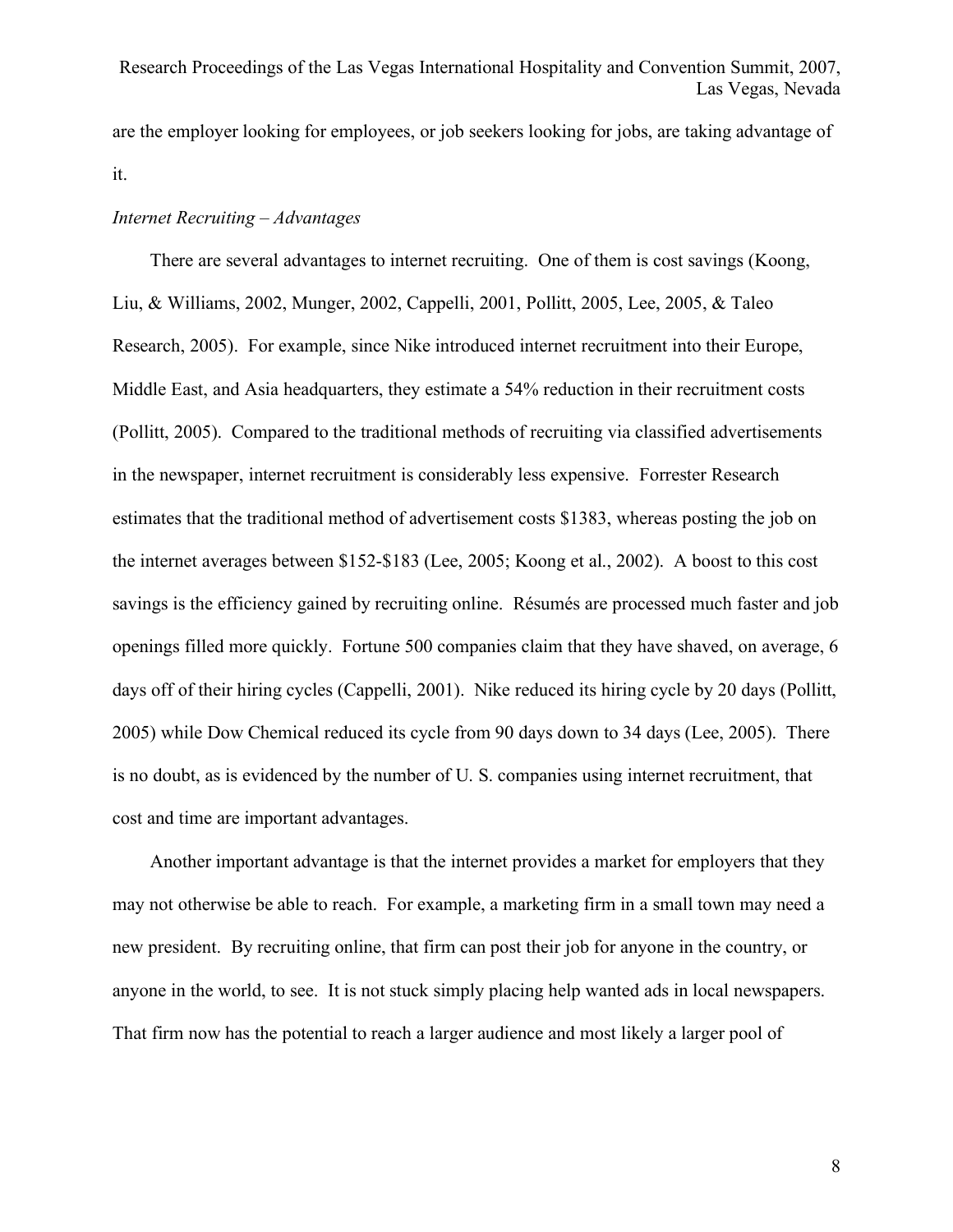talented candidates. In essence recruitment on the internet is "unconstrained by geography" (Cappelli, 2001).

#### *Internet Recruiting – Disadvantages*

 Along with the advantages of internet recruiting come some disadvantages. One such disadvantage is the sheer number of résumés that employers receive. The onslaught of résumés after posting an available job opening can make it even more difficult to find qualified job applicants. When HR managers posted jobs previously in newspapers, for example, a few résumés trickled in at a time. Today, with most recruitment or corporate sites enabling job applicants to email résumés, HR managers are inundated, especially in the days immediately following the original posting date. To combat this potential problem, a company must have internal procedures and practices in place to handle the online application process (Starcke, 1996).

 Another disadvantage is that the internet can make it difficult to find "passive job seekers" (Starcke, 1996). The question becomes how a company finds someone that may be interested in a specific job at a specific company but is not actually seeking employment or looking on recruitment websites. Another question that is raised is whether a computer can be trusted to evaluate a person's skills and abilities – a task traditionally done by humans (Smith & Rupp, 2004). As Smith and Rupp (2004) point out "…the idea of having computers assess a person's skills and determine whether the candidate should be interviewed seems inconsistent with what the human resources profession is all about – people" (p. 69).

 Internet recruiting also raises concerns for many about privacy and security. Employment and salary history, contact information, education, and references are posted by applicants when either applying for a specific job or searching for jobs in general (Smith & Rupp, 2004). This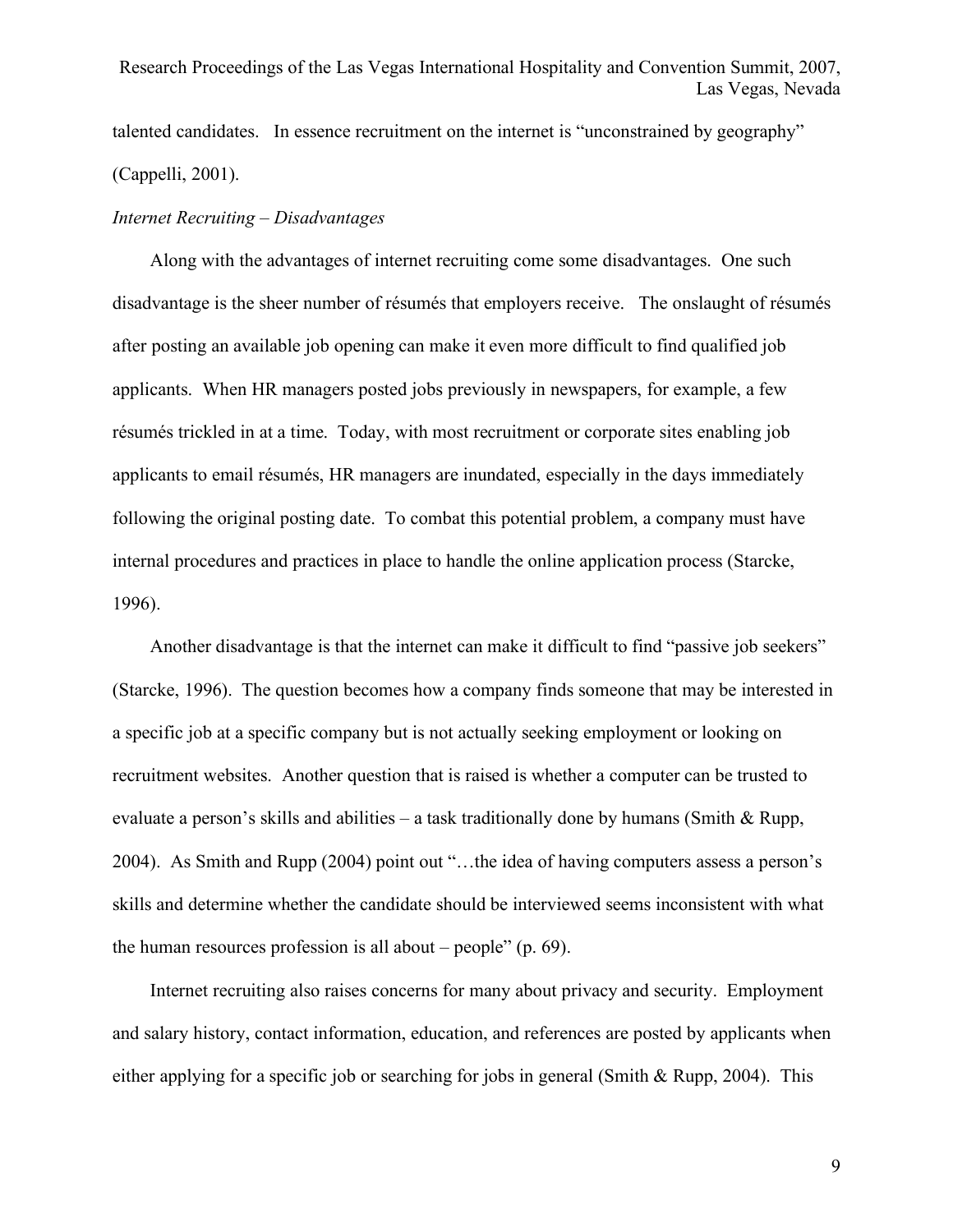information is then "out there" for anyone to access. In addition to privacy, other concerns are that not everyone may have access to the internet. Although many people in the United States have access to the internet that may not necessarily be the case in the rest of the world.

#### *Internet Recruiting in the Hospitality & Tourism Industry*

 Although there is no literature that discusses internet recruiting in the cruise line industry, internet recruiting in the hotel or hospitality industry is fairly well discussed, especially in the trade journals. Rushmore (2000) discusses the growth and popularity of specific service-job related recruitment websites for the hospitality industry, while the article *To Become Critical …*(2001) touts the importance of the internet in hiring practices in the foodservice industry. Blank (2001) also emphasizes the importance for hotels to recruit on the internet because the industry faces a shortage of qualified workers. Recruiting via the internet is one possible solution to finding qualified employees. Berta (2000) suggests that recruiting online is now common practice for hotels and restaurants and has become very popular for hospitality companies. Other authors argue that, while internet recruiting is important, and perhaps is common, it is not effective in finding or attracting hourly workers, which are a large part of the hospitality industry (Chollet, 2001; Nations Restaurant News, 1999).

#### *METHODOLOGY*

 Content analysis was used to analyze the websites of nineteen cruise line companies. There are many definitions of content analysis (Kassarjian, 1977). The following definition provided by Kerlinger (1964) is the most comprehensive:

> Content analysis, while certainly a method of analysis, is more than that. It is…a method of observations. Instead of observing people's behavior directly…the investigator takes the communications that people have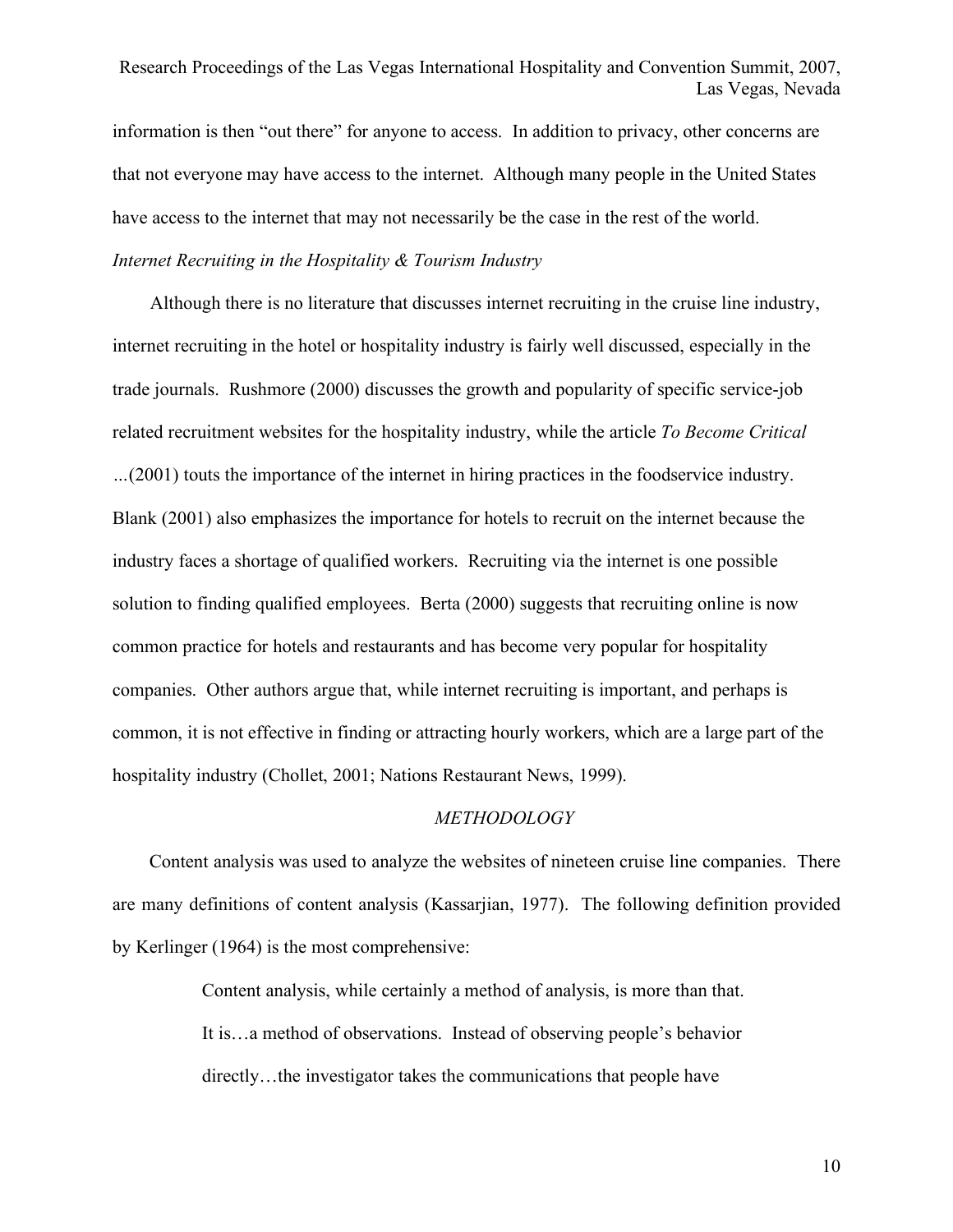produced and asks questions of the communications. (p. 544)

It is a marketing research technique used to provide new insights, information and a representation of facts. The traditional domain of content analysis is mass communication, which includes radio, television, magazines, newspapers, and today, computers and the internet. The form of communication in this study is the websites of nineteen cruise lines. The researcher is using content analysis to determine what information the websites of those nineteen cruise lines obtains in relation to employment. Specifically, content analysis was used to study how and if nineteen cruise lines are using their own websites to promote employment. Questions about the content in the website communication, the employment information, as Krelinger (1964) recommends above, are what drive the analysis.

#### *Participants*

 Each cruise line chosen for analysis in this study is a member of the Cruise Lines International Association (CLIA). CLIA, formed in 1975, is the world's largest cruise line association (CLIA, 2006). CLIA has 21 members, which represent 97% of the cruise line capacity that is marketed in the United States. Of the 21 CLIA members, 19 were chosen for analysis. Two were discarded because they do not yet have operating ships or websites. At the end of 2005, the nineteen cruise lines had a combined total of 146 ships, with approximately 220,000 beds (CLIA, 2006). All operate cruises throughout the world with trip lengths averaging 7 days (CLIA, 2006). The cruise lines use CLIA as an external marketing organization, the major one of its kind in the cruise line industry.

*<Insert Table One here>*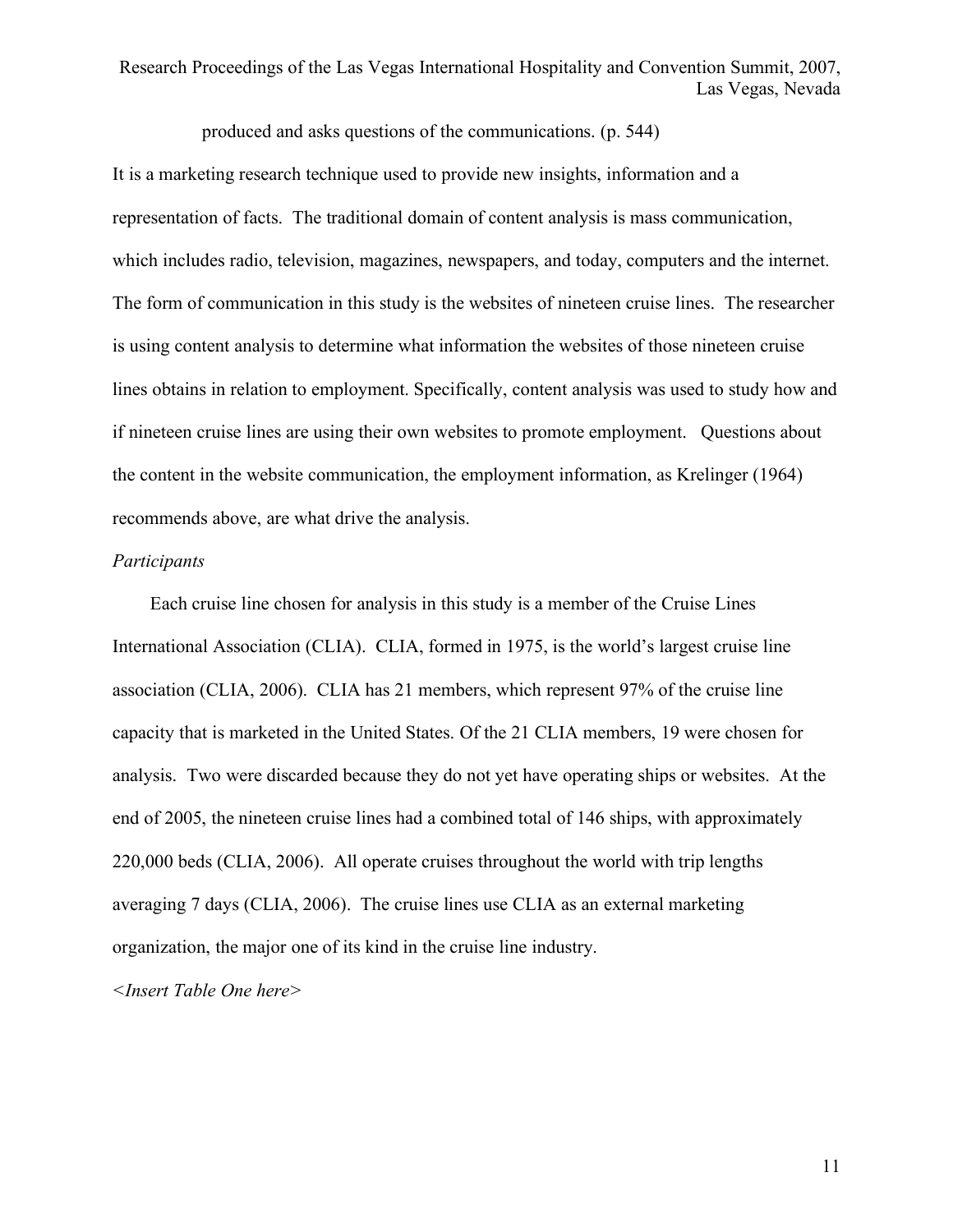### *Internet site evaluation form*

 Each website was analyzed based on employment website characteristics developed by both Lee (2005), and Cober, Brown, and Levy (2004). Lee (2005) conducted a content analysis of Fortune 100 company's websites to determine how they were using the internet as a recruitment tool. He developed four categories for analysis: (a) internet recruiting methods, (b) job search tools, (c) job application tools, and (d) corporate information. E-recruiting methods include what type of website the company used, such as corporate career site, or third party website. Job search tools identified whether the website provided the capability for users to search for jobs by category, job location, or job type (part/full-time). Job application tools were the means by which applicants could apply for jobs, i.e. online application, email, fax, or résumé submission. The corporate information category included relevant information about the company itself, benefits, compensation, or diversity, to name a few.

 Cober et al.'s (2004) study, took a similar approach by analyzing *Fortune* magazine's "Best Companies to Work For." The primary purpose of their study was to develop a methodology for assessing corporate recruitment websites. Cober et al. divided internet recruitment practices, as presented on the corporate websites, into three categories, which are form, function, and content (Cober et al., 2004). The form category includes the attractiveness of the website, color, sound, images, or overall aesthetics of the webpage. Function refers to the usability of the employment website. The content category is very similar to Lee's (2005) corporate information category in that it includes information about the work environment, training opportunities, and other general information about the company. The primary difference between Cober et al. (2004), and Lee, (2005), is that Lee did not analyze the functionality or form of the websites. He was primarily interested in simply what information, if any, the websites provided about employment. This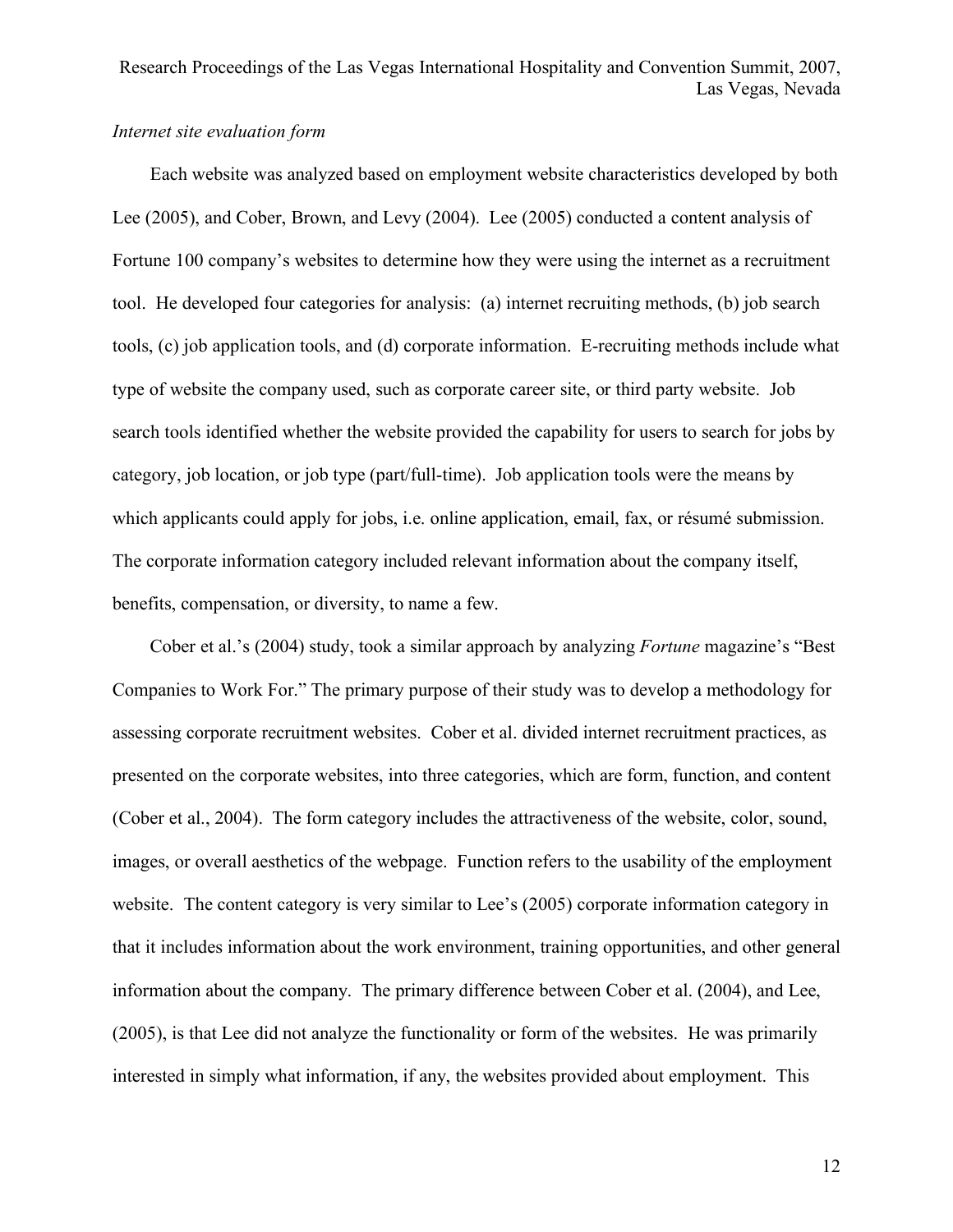study takes the same approach, but, at the same time, does incorporate some of Cober et al.'s guidelines for assessing content.

 The website evaluation form for the present study consisted of four sections. The first section, incorporated from Lee (2005), was titled e-recruiting methods and consisted of four specific attributes. The attributes focused on where on the website the cruise line promoted jobs, e.g. via direct link from the home page to an employment section of the site or via an indirect link to employment information. An indirect line accessed jobs by way of, for example, the "about our company" link. The other two attributes were whether the cruise line posted jobs on either third party job boards or on cruise line industry job boards. If they did, it was also noted whether there was a hyperlink from the cruise site to the third party, or industry site.

 The second category, job application tools, also taken from Lee's (2005) study, included how potential applicants could apply for a specific job. The seven attributes included, to name a few, online application, résumé attachment, or email, mail, or fax an application.

 The third category was primarily taken from Cober et al.'s (2004) study because the attributes were more specific than in Lee's study. In total, 18 attributes were included in this section. The attributes incorporated information about the organization itself, and compensation (i.e. salary, vacation, health insurance). This category was titled content.

 Finally, the last category, job search tools, includes ways in which potential applicants can search for jobs within the website itself, e.g. job location, or job type. In total, 33 attributes were assessed for each website. See Appendix A for a copy of the internet site evaluation form.

#### *Data Collection*

 Two raters accessed the website of each cruise line by simply typing in the name of the cruise line as the website address. All website addresses were the actual name of the cruise line.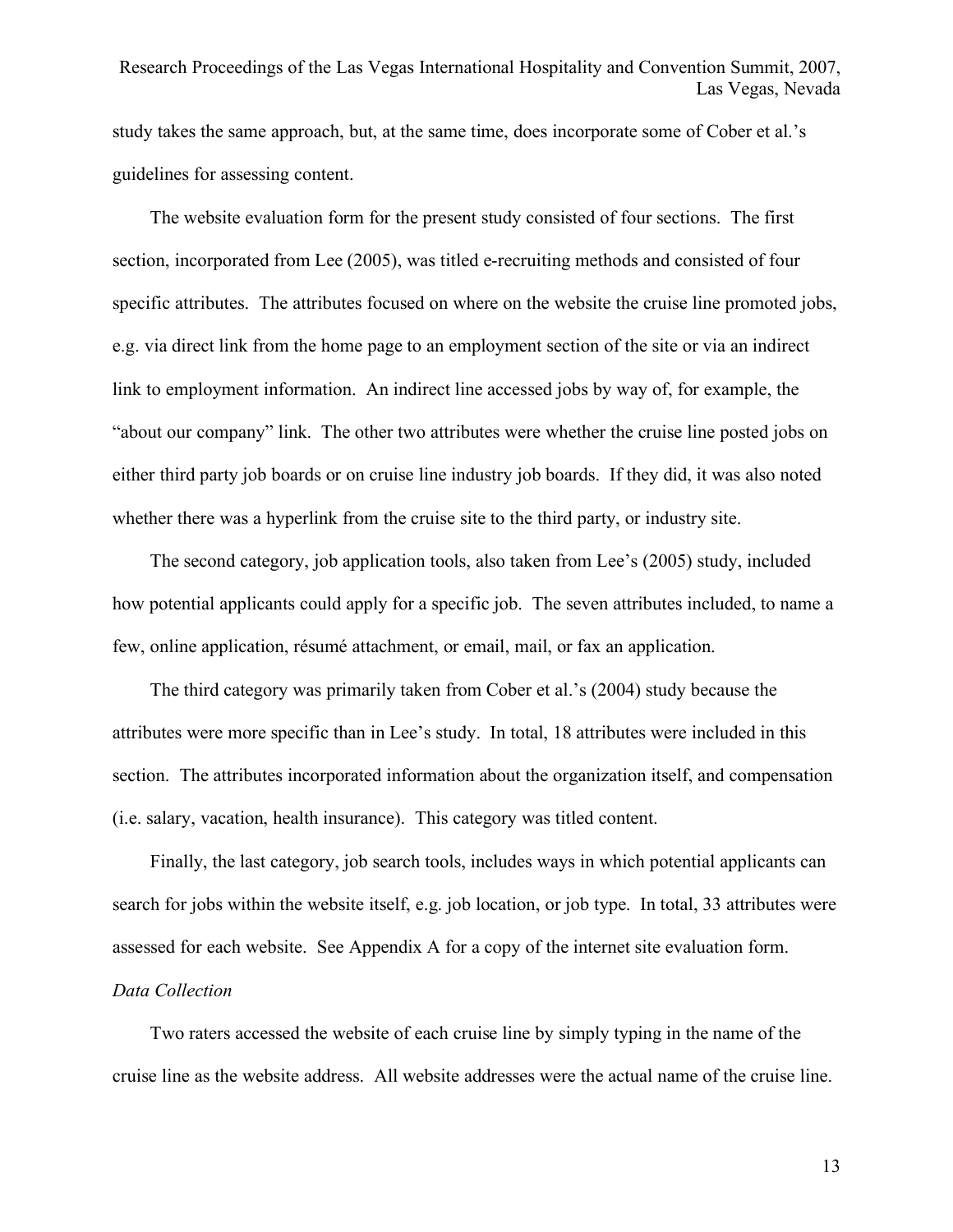After the initial analysis of the cruise line website, cruise jobs were searched for on the third party websites www.Monster.com, www.hotjobs.com, and www.careerbuilder.com by each rater. Keywords such as "cruise jobs", and the cruise line name were used to search under the job category of hospitality/tourism jobs, as well as a general category search. The same process was repeated for the industry recruitment sites www.hcareers.com and www.cruiseshipjob.net. Neither the third party recruitment sites, nor the industry recruitment sites were assessed for the specific attributes related to job information. The researchers focused solely on those attributes as listed on the cruise lines' actual websites. Once all websites were assessed, the data collection sheets used for analysis were compared between raters. Any discrepancies were discussed and adjustments made if necessary.

#### *RESULTS*

#### *E-recruiting methods*

 Of the 19 cruise lines, ten of them provided a direct link from their home page to employment information. Six provided the link indirectly via "about our company", while three cruise companies provided no information at all about employment on their site. In addition to posting jobs on their own sites, most of the cruise companies also posted jobs on both third party job boards (57.9%) as well as industry job boards (52.6%). Nine of the cruise lines posted jobs on www.monster.com, seven posted jobs on www.careerbuilder.com, and three posted jobs on www.hotjobs.com. The industry recruiting website www.cruiseshipjobs.net proved the most popular of the industry sites with eight of the cruise lines posting jobs there. Six cruise lines had job postings on www.hcareers.com. Very few of the cruise lines, however, provided any hyperlinks to either the third party (10.5%) or industry (5.3%) recruitment websites. In total,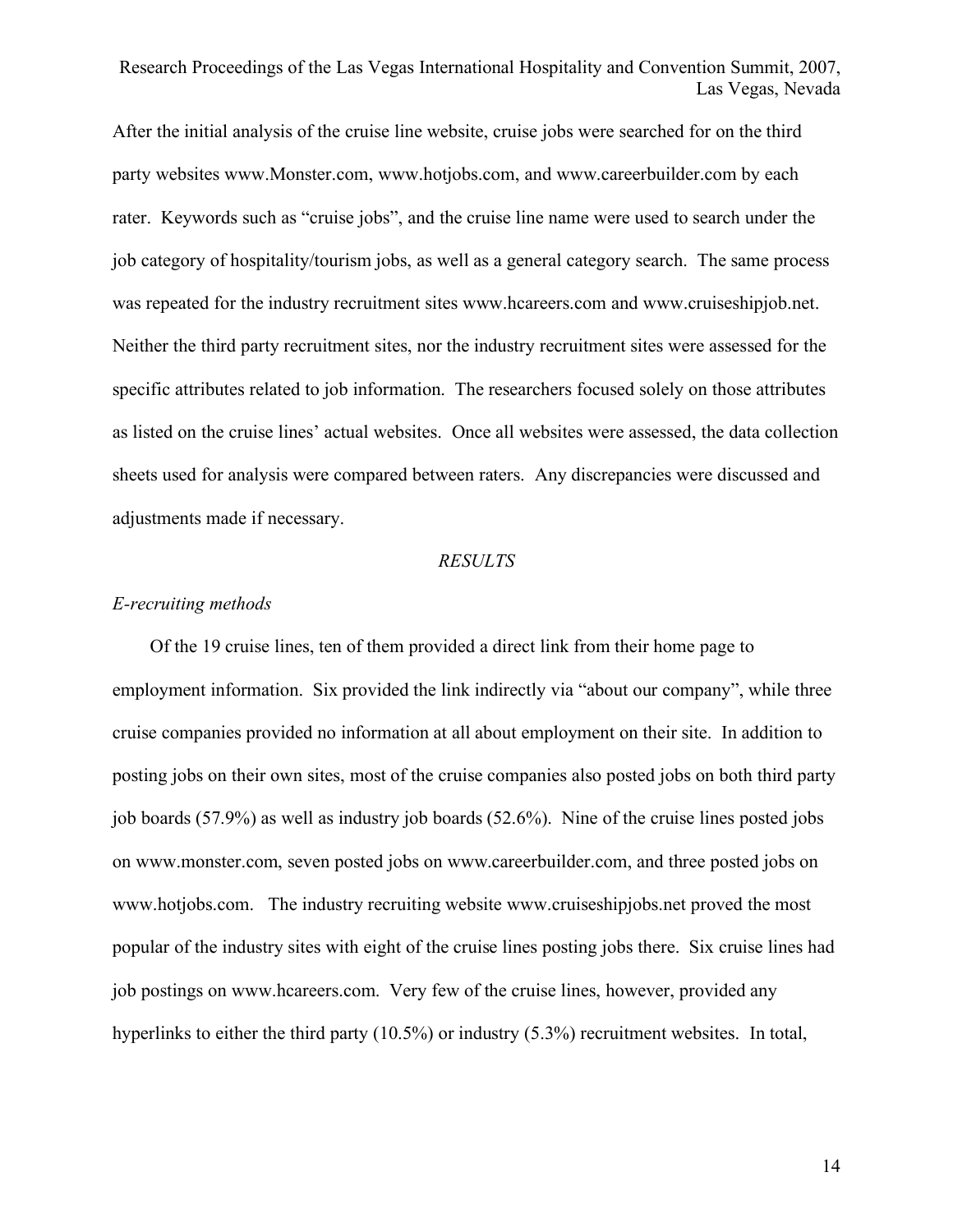sixteen cruise lines provided employment information, whether directly or indirectly, on their corporate websites.

#### *Job application tools*

 In the job application tools category, which includes how job applicants may apply for jobs, there was no significant application method that the majority of the cruise lines used. Exactly 50% of the companies that provided direct or indirect links to employment information provided the ability for applicants to apply directly online using an online application tool. Seven (43.8%) of the cruise lines required that applicants download, fill out and email the application, or email a résumé as an attachment (43.8%). Mailing in an application was the preferred method *<Insert Table Two here>*

for six cruise lines (37.5%) while fewer preferred faxed applications (12.5%). Very few (2) of the cruise companies provided an online résumé building tool, nor did they try to prescreen applicants.

#### *Content*

 The content category contained the most attributes. Beginning with information about compensation, 15 of the 16 cruise lines provided no salary information. The majority of the lines also did not provide any detail about vacation plans (75%), healthcare (75%), dental care (75%) or investment (401k) opportunities (81.3%). Those that did provide compensation information only did so in a very general sense.

 A list of available jobs was posted on 12 of the 16 websites, with all of them posting the job description and requirements. None of the companies described what a typical work day might be like with their cruise line, but three did provide general descriptions of working either on the ship or in the land-based management offices. Two cruise lines did have, however, a section of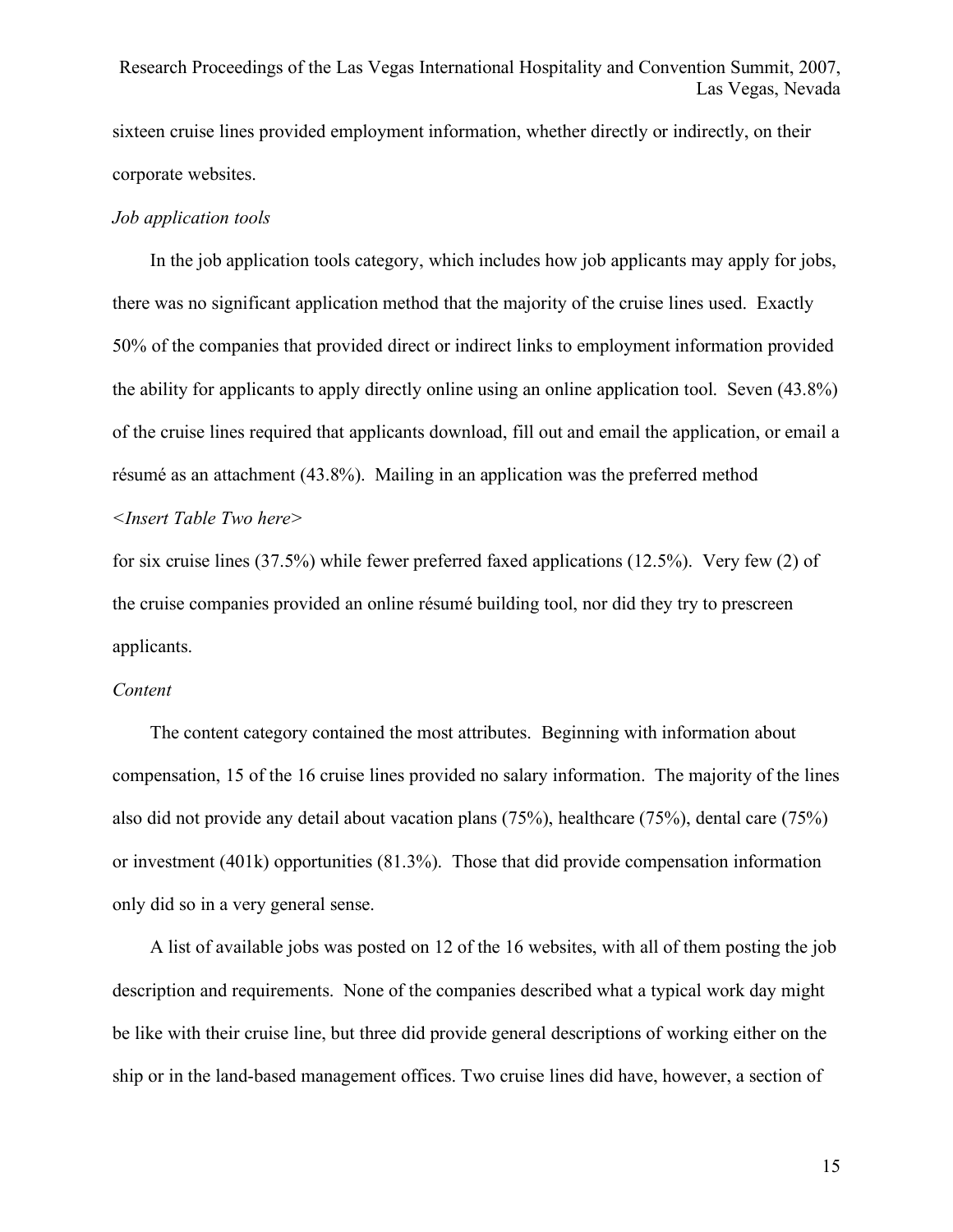frequently asked questions about working for a cruise company. The cruise line's websites also shared both the value/vision/culture (56.3%) and mission statements (37.5%) with potential applicants. Only 25% of the cruise lines gave any information of advancement opportunities or training opportunities. Less than 10% provided details about company diversity, employee testimonials, tips for résumé writing, or tips for interviews.

#### *Job Search Tools*

 The cruise lines did not take advantages of job search tools. Seventy five percent of them did not have any sort of job search capability (job category, keywords, job location), and only three provided the ability to search by profession (18.8%). For a summary of analyzed attributes, please see Table 2.

#### *DISCUSSION*

 The 16 cruise lines performed well overall by using direct or indirect links to employment information within their websites. They also performed well by providing lists of available jobs on their sites. All of the cruise lines listing their available jobs had them separated into shipboard jobs and corporate or land-based jobs, with descriptions of each job. Several of the cruise lines also took advantage of third party and industry job boards. In summary, they preformed well in the e-recruiting method category, with some overlap into the content category. However, this does not appear to be the case with the other key aspects of internet recruiting.

In the job application tools category, only half of the cruise companies provided an online application, and a surprisingly large number of them required that applicants mail in applications or résumés in order to apply for jobs. That process seems counterintuitive to internet recruiting and may even hinder people from applying. Also, as mentioned previously, one of the advantages of internet recruiting is that it saves time. Requiring applicants to mail applications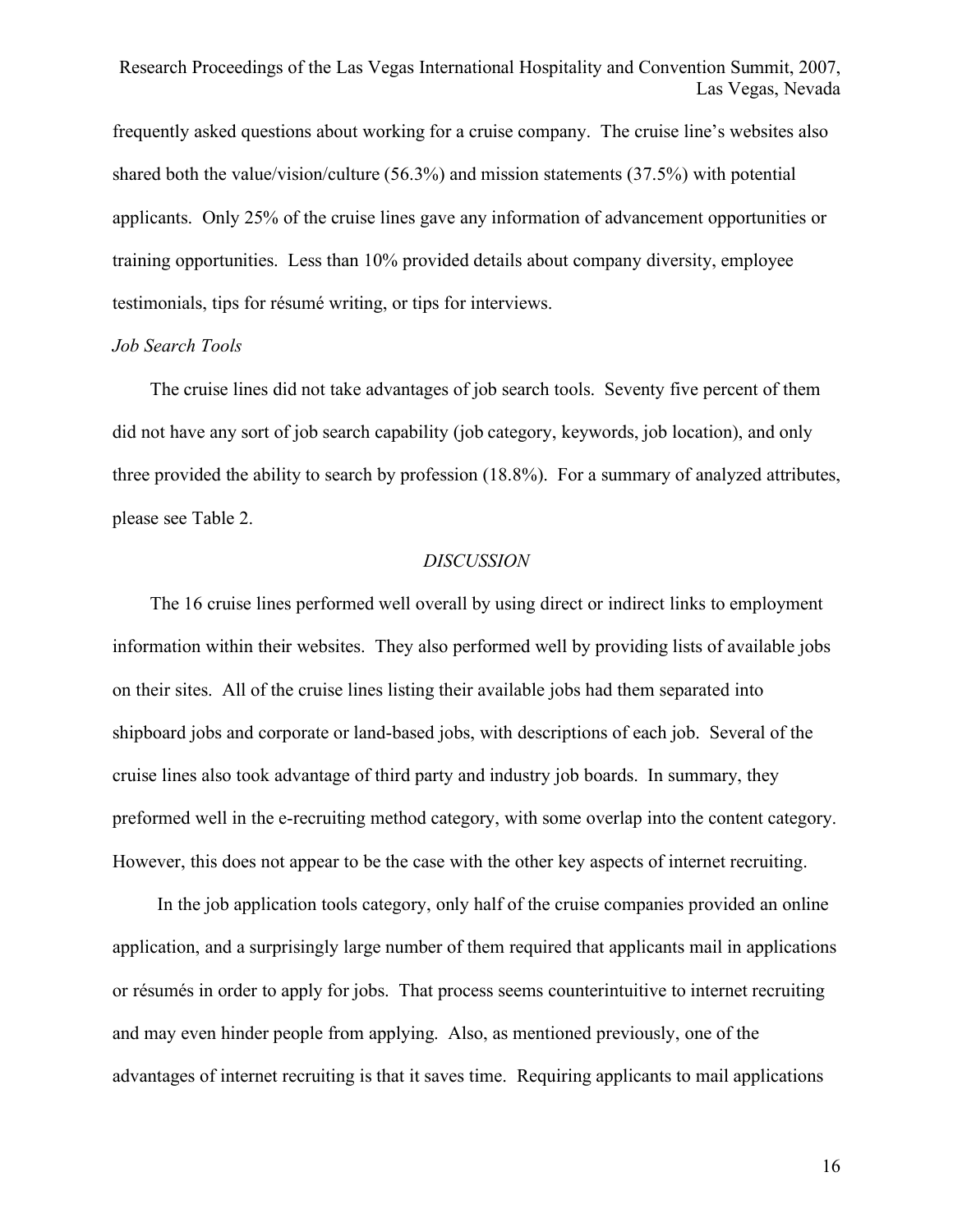negates that advantage. The fact that the cruise lines are not using their websites to their fullest potential portrays an image that the cruise line may not really be up to speed, or hip, with technology. It may also send the image that they are not organized well enough to accept applications online, or vie email. As Braddy et al. (2003) explain about company image, "…being successful when attracting applicants entails maintaining a favorable recruitment image; therefore, organizations should attempt to relay information in ways that enhance their recruitment images" (p. 374). The cruise lines are not taking the opportunity to attract employees by portraying a professional image.

The cruise lines also performed poorly overall in the content category. In essence, this section should contain the information that the cruise line can use to completely sell itself to potential employees. While job lists and descriptions were provided, no other information, for the majority of the cruise lines, was provided. For example, working on a ship is presumably unlike most other jobs, yet none of the cruise lines provided any description of what a typical day at work might be like. If anyone is to apply for a job on a ship, they should be made aware of the ins and outs of working on a ship. According to Raub & Street (2006), this is known as realistic recruitment in the cruise industry. Realistic recruitment could easily be part of internet recruitment by either posting employee testimonials or short video clips of life on board a ship on the cruise line website.

 It is understandable that salary information not be posted on websites because it may vary by individual. However, even some small indication of what the salary could be, would be useful. Potential job candidates, especially those completely new to the cruise industry, will have no idea where salary may start. The same may be said of other benefits. General information, such as whether medical/dental benefits are even offered, will educate job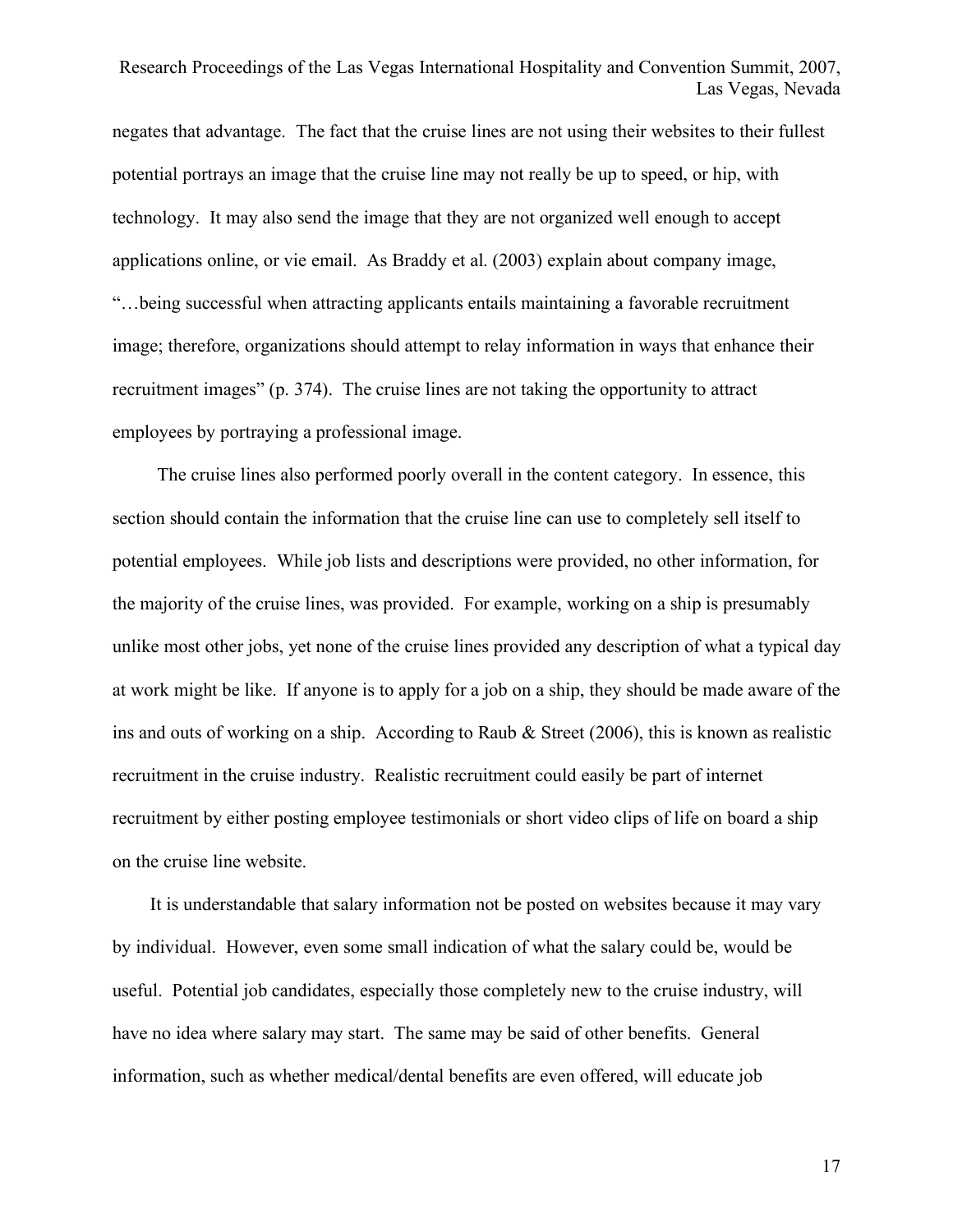candidates about the cruise company. At the very least, the cruise lines could provide contact information so that people could request more information about benefits.

 In the job search category, the cruise lines performed the worst overall. Seventy five percent of them did not provide potential employees with a way to search the cruise site for available jobs. Providing job search tools enables job candidates to identify specifically what type of job they are looking for. This eliminates the need to sift through all posted jobs. With said that, however, the number of posted available jobs for each cruise line was limited so perhaps they feel that job search tools are not necessary.

Compared with Lee's (2005) study, which found that Fortune 100 companies are in Stage 4 (decision support e-recruiting) of the internet recruiting process, the cruise industry is lagging behind. The cruise lines are still in the stages of simply delivering information (Stage 1), with some cruise lines creeping into Stage 2. In addition to being behind in the internet recruitment stages, the cruise lines are also behind in specific attributes. For example 83% of the Fortune 100 companies provided an online application tool, while only 50% of the cruise lines did. Likewise, almost 84% of the cruise lines had employment information on their corporate websites, while 94% of the Fortune 100 companies did. The same results can be said of virtually all attributes. Essentially, the cruise lines are not taking advantage of using their corporate website as recruitment tools as well as the Fortune 100 companies are.

#### *RECOMMENDATIONS AND LIMITATIONS*

 There is limited academic literature in the hospitality industry about internet recruitment, in particular about how well companies use their sites to promote employment. Therefore, this study had to draw from other disciplines such as marketing, consumer research, and information technology, to gather relevant literature. To alleviate this problem for future research, more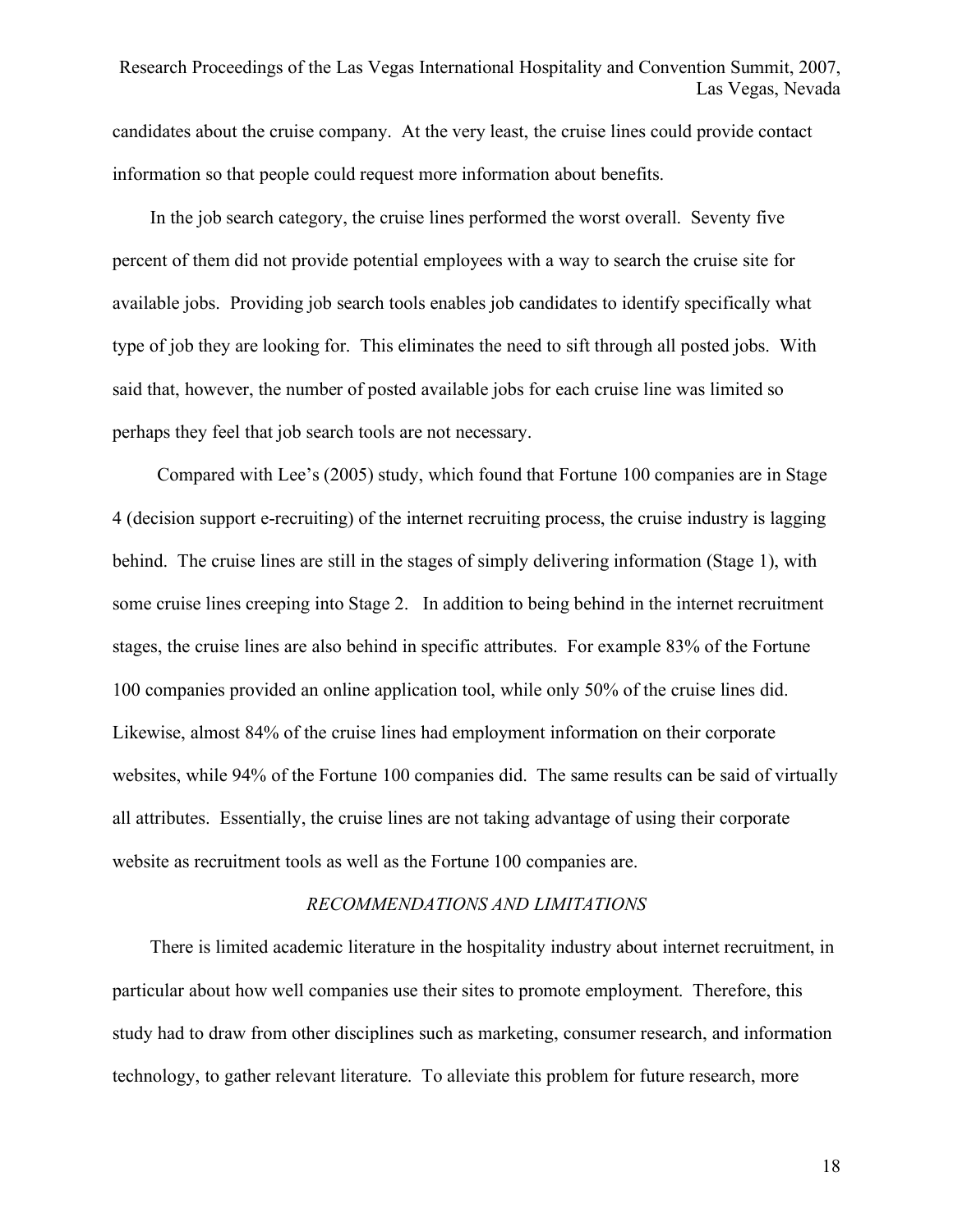studies focusing on other segments of the hospitality industry (hotel, food and beverage, or club management) could be conducted to both expand the available literature and use the results to compare with, and validate, the present study.

 The sample for this study is small and only focuses on those cruise lines that are members of the Cruise Line International Association. There are other cruise lines within the United States that are not members of CLIA, and there are other cruise lines throughout the rest of the world that are not members. Therefore, generalization of the results of the present study to other cruise lines would not be recommended. A larger study encompassing all cruise organizations would prove interesting as a comparison to the CLIA members.

 Technology changes rapidly and companies continue to adapt to it. A consequence of that is that the cruise lines could change the make-up of their career websites tomorrow, thus making it difficult to obtain the same data collected for this study.

 Future studies may include a follow up study that analyzes the interactivity, functionality, navigation, and design of cruise lines' websites. This study focused only on the content of the websites but further research into how the websites are perceived by users and how the websites compare with other hospitality industry corporate websites may help to define a methodology that may be incorporated and used for all sectors of the hospitality and tourism industry.

#### *CONCLUSION*

 "Sixty percent of all Internet hires come through a company's own website" (Forster, 2003, p. R8). Thus, the importance of having the content, or information that applicants are looking for. Currently, it appears that the major cruise lines that are marketing in the United States may not have yet realized this importance. The results of this study indicate that cruise lines are not taking full advantage of the internet recruiting capabilities that are available to them, at least not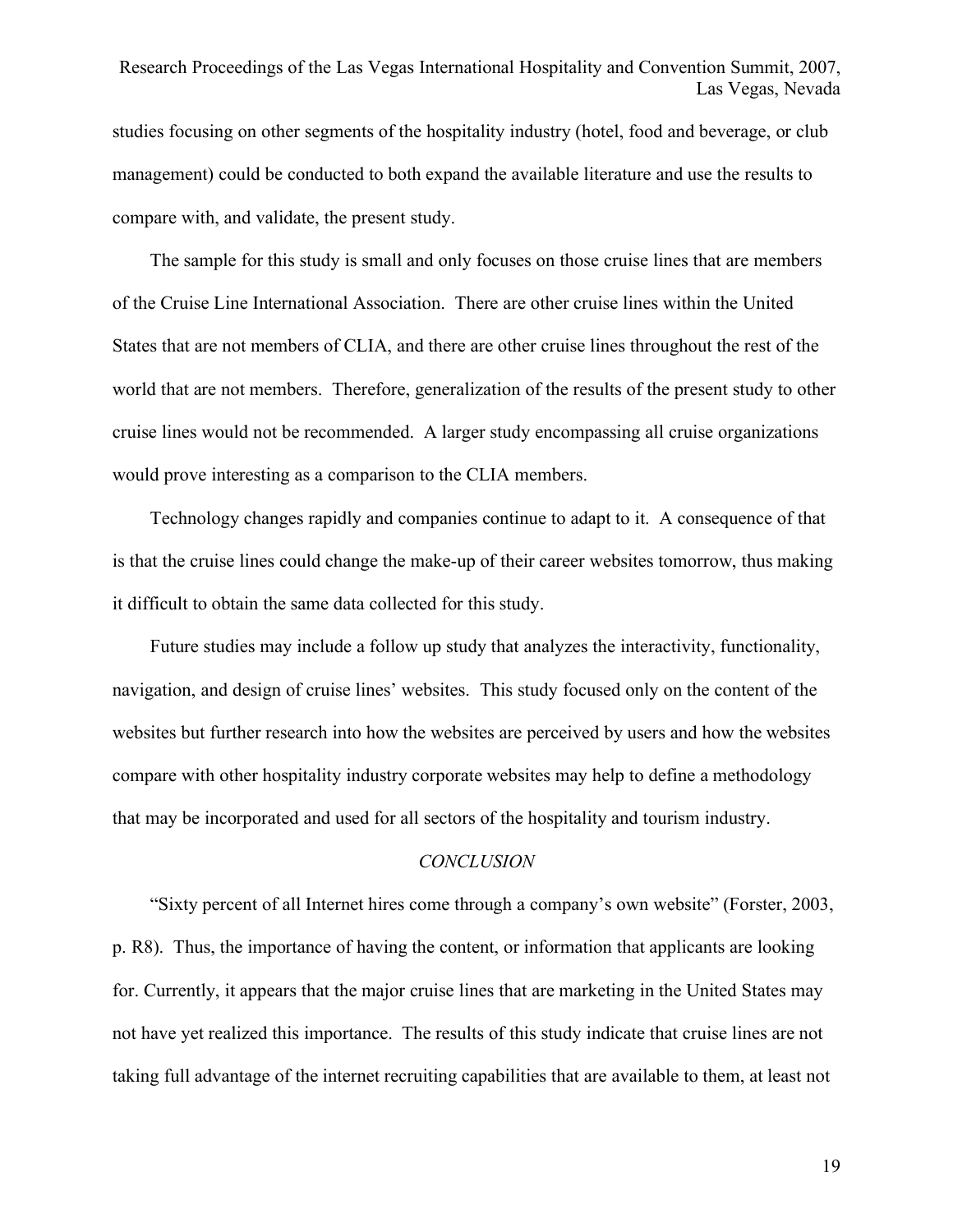as well as the Fortune 100 companies are. They need to develop better internet recruiting systems if they are to compete with other companies that are both within the cruise industry, and in other industries.

With the cruise line industry growing so rapidly, it is essential that they do everything that they can to recruit new employees. Internet recruiting is but one part of the recruitment process, but it is oftentimes the first contact that a potential employee may have with the company. If the first impression is not a favorable one, the potential employee may move on to another company's website.

#### References

- Berta, D. (2000). Industry makes online recruiting part of standard hiring procedures. *Nation's Restaurant News, 34*(47), 8.
- Borrell Associates (2006, December). *2007 outlook: online recruitment advertising* (Pub. ID BAI1459759). Retrieved May 10, 2007 from

http://www.marketresearch.com/product/display.asp?productid=1459759&xs=r&SID=17122093 -383630355-400097086&curr=USD

- Boyce, A., & Rainie, L. (2002). PEW internet project data memo. *Internet and American life project.* Retrieved November 28, 2006 from http://www.pewinternet.org/pdfs/pip\_jobhunt\_memo.pdf.
- Braddy, P., Thompson, L., Wuensch, K., & Grossnickle, W. (2003). Internet recruiting: The effects of web page design features. *Social Science Computer Review, 21*(3), 374-385.
- Cappelli, P. (2001). Making the most of on-line recruiting. *Harvard Business Review, 79*(3), 5- 12.
- Careerbuilder (n.d.). About us. Retrieved May 8, 2007 from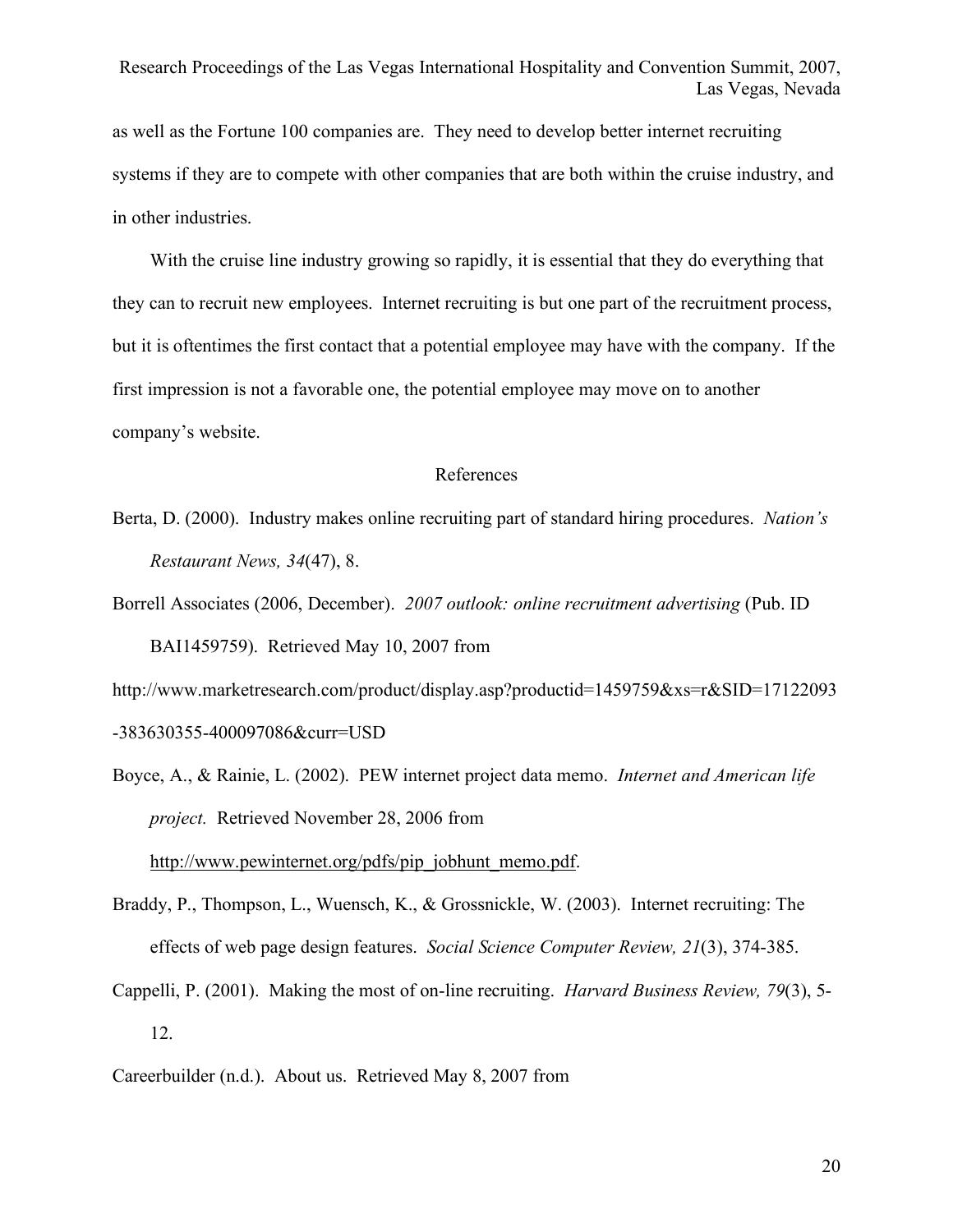http://careerbuilder.com/share/AboutUs/default.aspx.

Chollet, M. (2001, January). Online recruiting. *Club Management, 80*(1), 60-65.

- Cober, R., Brown, D., & Levy, P. (2004). Form, content, and function: An evaluative methodology for corporate employment web sites. *Human Resource Management, 43*(1/2), 201-218.
- Cruise Lines International Association (2006). Cruise industry overview. *Marketing edition.* Retrieved November 28, 2006 from

http://www.cruising.org/press/overviewpercent202006/33.cfm.

- Forster, S. (2003, September 15). Technology (a special report); the best way to recruit new workers. *The Wall Street Journal*, p. R8.
- Hcareers (n.d.). Hcareers launches tools to help employers comply to OFCCP rule. Retrieved May 8, 2007 from

http://www.hcareers.com/us/resourcecentr/pressreleases/hc20060206.aspx.

- Kassarjian, H. (1977). Content analysis in consumer research. *Journal of Consumer Research, 4,* 8-17.
- Kerlinger, F. (1964). Foundations of Behavioral Research: educational and psychological inquiry. New York, N.Y.: Holt, Rinehart, and Winston.
- Koong, S., Liu, L., & Williams, D. (2002). An identification of internet job board attributes.  *Human Systems Management, 21,* 129-135.
- Kuhn, P. & Skuterud, M. (2000). Job search methods: Internet versus traditional. *Monthly Labor Review, 123*(10)*,* 3-11.
- Lee, I. (2005). The evolution of e-recruiting: a content analysis of fortune 100 career web sites.  *Journal of Electronic Commerce in Organizations, 3*(3), 57-68.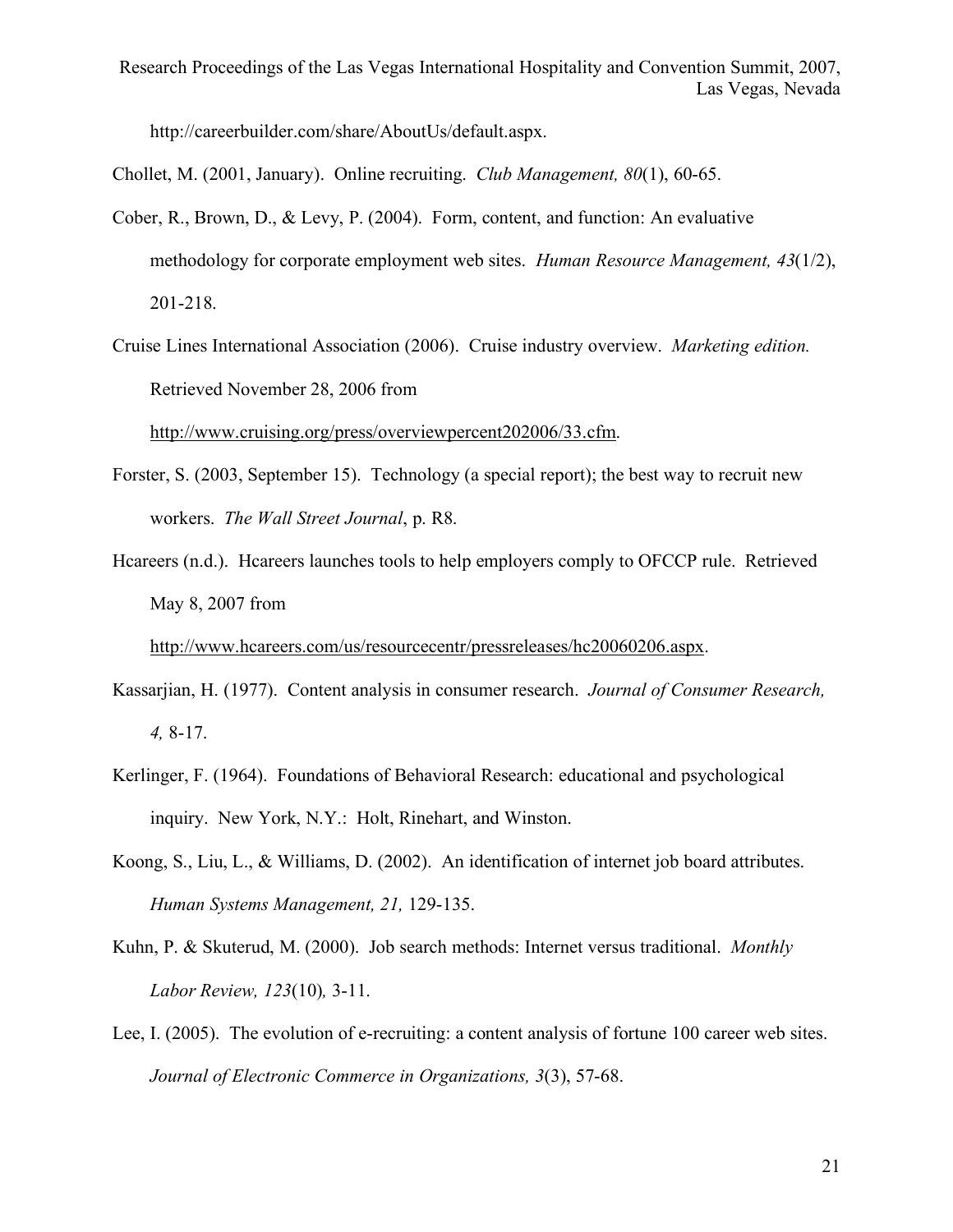- Munger, R. (2002). Technical communicators beware: The next generation of high-tech recruiting methods. *IEEE, 45*(4), 276-289.
- Online recruiting ramps up: Internet technology gives hiring a new jolt (1999, November 1). *Nation's Restaurant News, 33*(44), 22.
- Pollitt, D. (2005). E-recruitment gets the Nike tick of approval. *Human Resource Management International Digest, 13*(2), 33-35.
- Raub, S. & Streit, E. (2006). Realistic recruitment: An empirical study of the cruise industry. *International Journal of Contemporary Hospitality Management, 18*(4), 278-389.

Rushmore, S. (2000, June). "e-" is for employment. *Hotels,* 40.

- Salway, N. (2000). Web site review: www.provenresumes.com, www.careerlab.com/letters, www.monster.com. The *Information Management Journal, 34*(3), 49.
- Smith, A. & Rupp, W. (2004). Managerial challenges of e-recruiting: extending the life cycle of new economy employees. *Online Information Review, 28*(1), 61-74.

Starcke, A. (1996). Internet recruiting shows rapid growth. *HR Magazine, 41*(8), 61-66.

Taleo Research (2005). Trends in job application medium: A white paper by Taleo Research.

- To become critical for f/s: Job-seekers turning to web as online recruiting grows. *FoodService Director, 14*(4), 6.
- Tong, D. & Sivanand, C. (2005). E-recruitment service providers review. *Employee Relations, 27*(1/2), 103-117.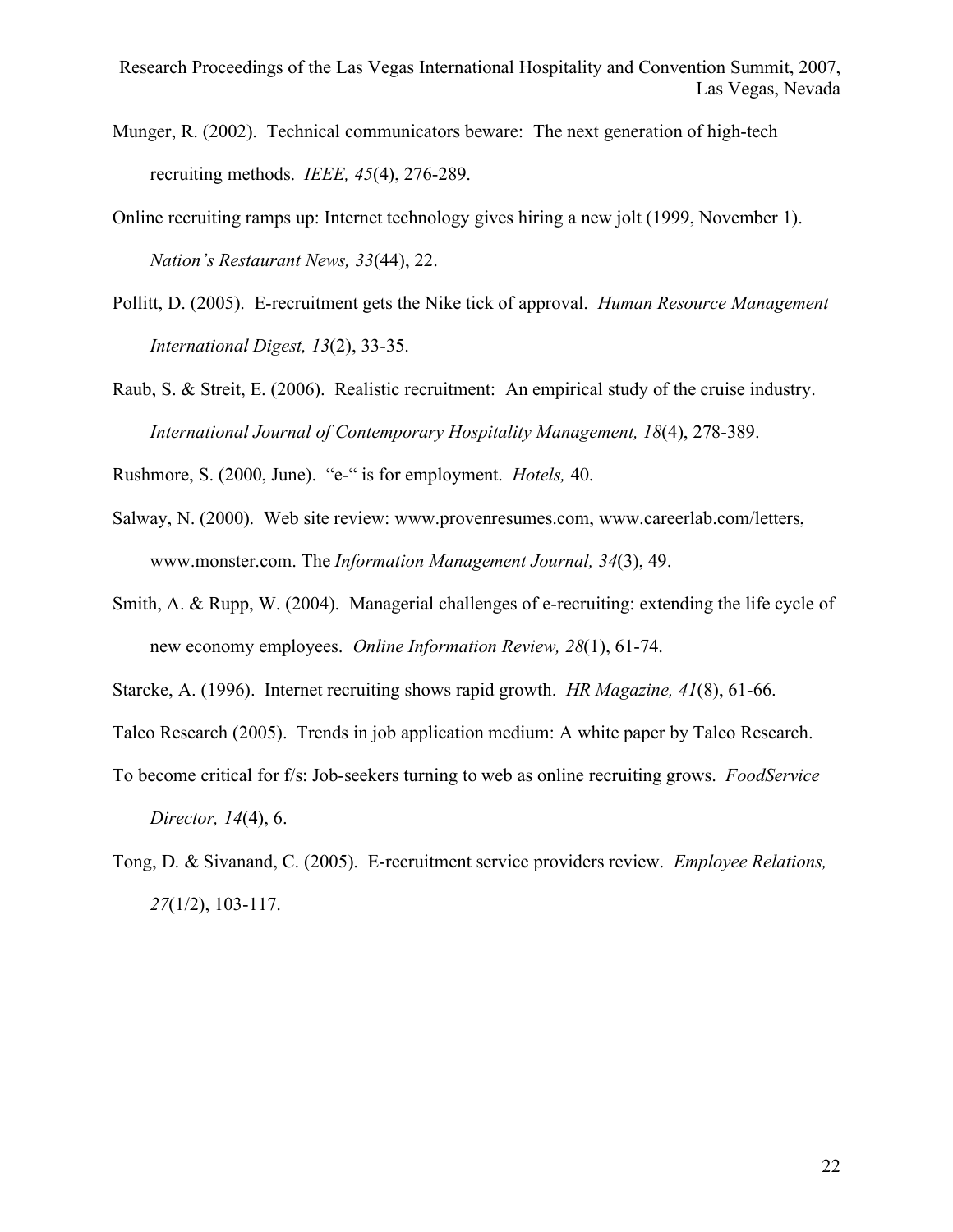## Appendix A

# **Internet Site Evaluation Form**

Site URL:\_\_\_\_\_\_\_\_\_\_\_\_\_\_\_\_\_\_\_\_

Cruise Line:

| Site Characteristics (1=Yes, 0=No) |  |  |
|------------------------------------|--|--|
|                                    |  |  |

## *E-Recruiting Method Function*

| Corporate Career Website<br>Direct link to available jobs<br>Indirect link to available jobs (i.e.<br>Via "about our company") | 0<br>0<br>0               | Online application tool             |  |
|--------------------------------------------------------------------------------------------------------------------------------|---------------------------|-------------------------------------|--|
| Third party job board<br>Name<br>Hyperlink to site                                                                             | $0\Box$<br>0 <sup>1</sup> | Résumé builder tool                 |  |
| Cruise Industry Job Board<br>Name<br>Hyperlink to site                                                                         | $\Omega$<br>$0 \cup$      | Résumé attachment & submission tool |  |
|                                                                                                                                |                           | Prescreen/Online interview          |  |
|                                                                                                                                |                           | Other options to apply $-$          |  |

#### *Content*

Compensation Salary Information Investment Plan Vacation Plan Healthcare information Dental Care Description of typical day at work Description of workplace List of "hot jobs"

#### $1\Box$  $1\Box$  $1\Box$  $1\Box$ 1  $1\Box$  $1$  $1\Box$  $0$  $0$  $0$  $0$  $\sigma$  $0\square$  $0<sub>l</sub>$  $0<sup>1</sup>$

Advancement Opportunity Core value/vision/culture Mission Statement Diversity in company Employee testimonials Job Description/requirements FAQ regarding career Training Tips for resume writing Tips for interviews

email application post mail application fax application



 $1\Box$ 1 1

0 0 0

## *Job Search Tools*

Existence of Job Search engine By job category By job location By keywords By profession

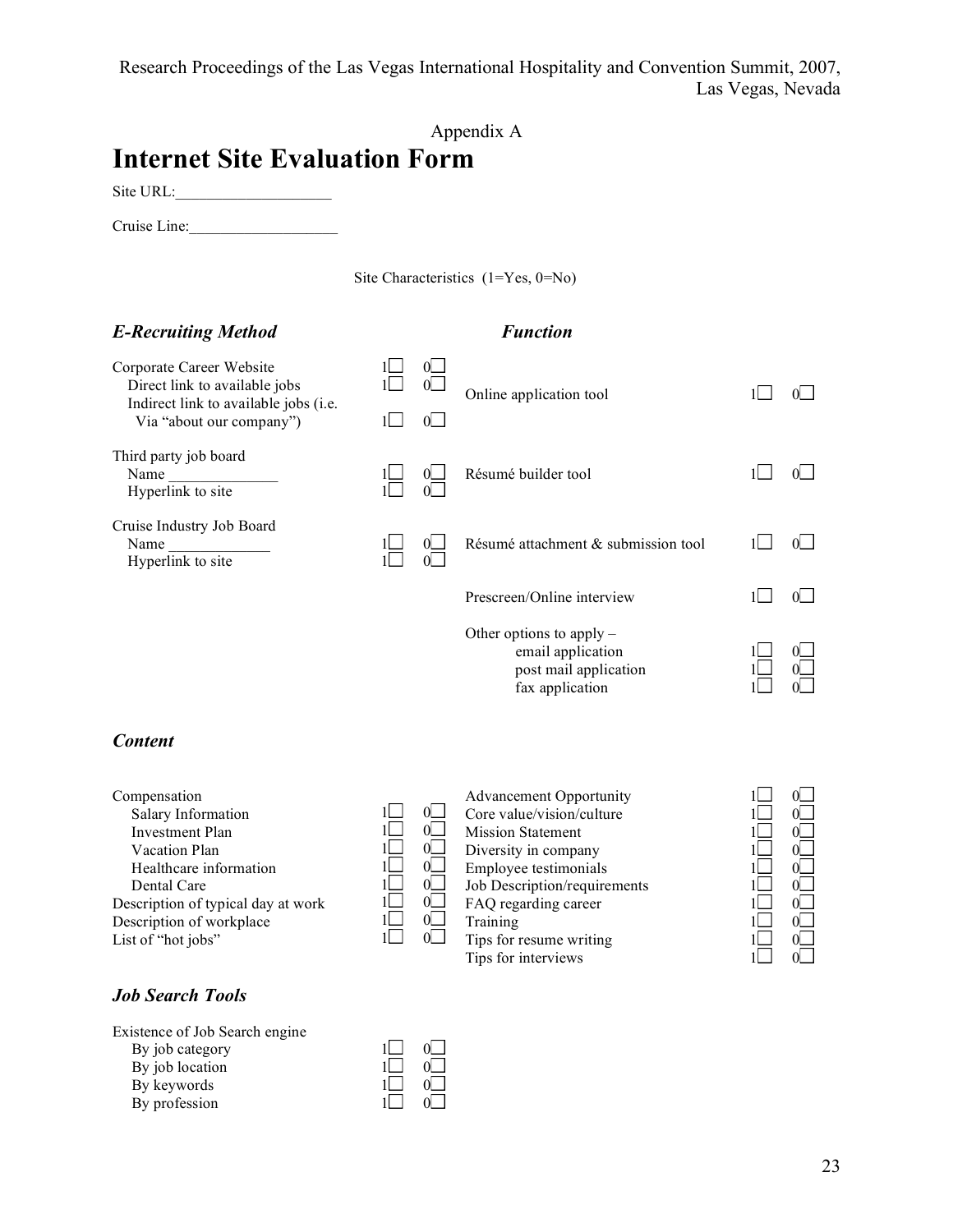Table One: *Cruise Lines included in the study*

Cruise Line American Cruise Lines Carnival Cruise Lines Celebrity Cruises Costa Cruises Crystal **Cunard** Disney Cruises Holland America MSC Cruises Norwegian Coastal Voyages Norwegian Cruise Lines Ocean Cruises Orient Lines Princess Cruises Regent Seven Seas Cruises Royal Caribbean Seabourn Silversea Windstar